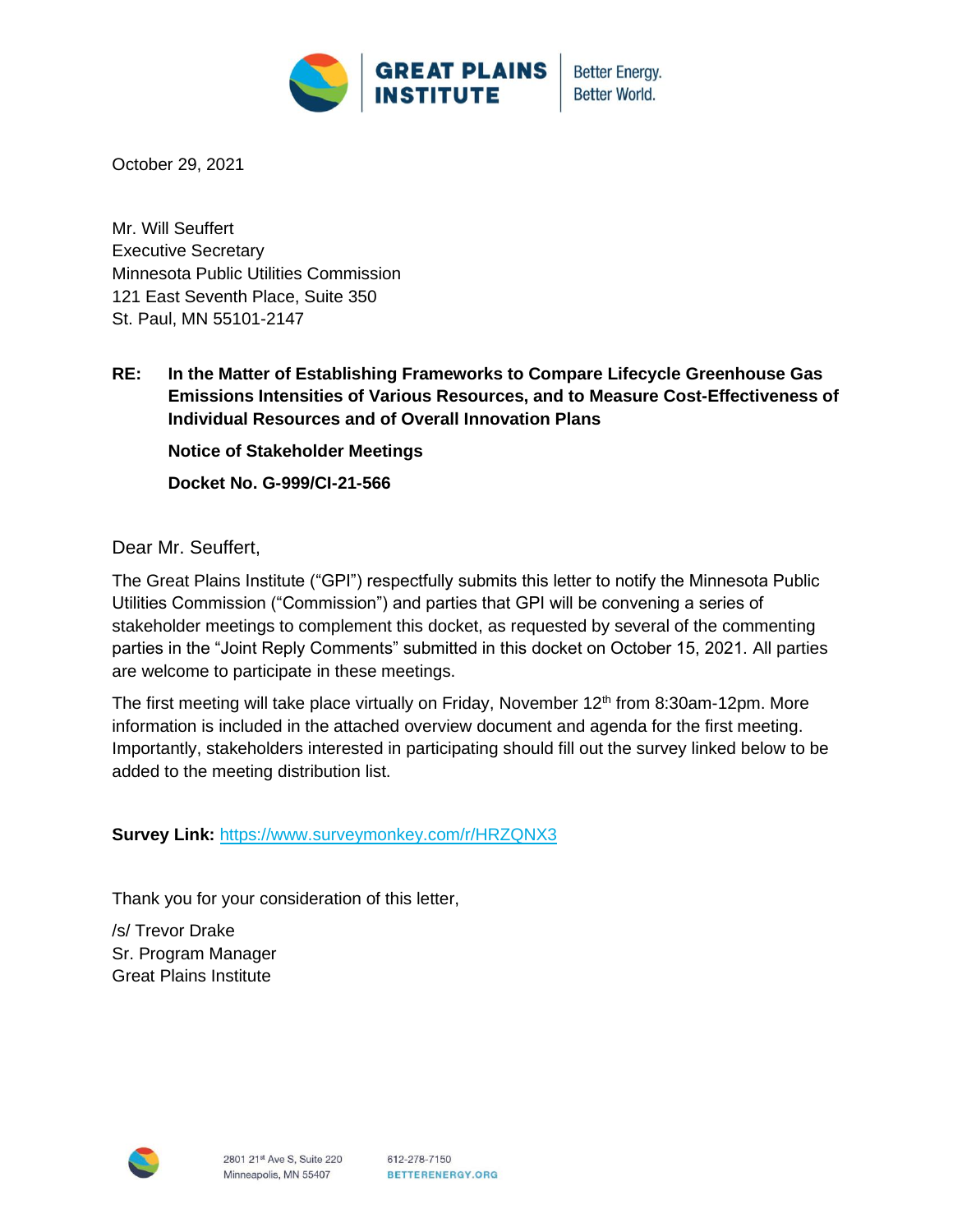

# **Complementary Meetings for Minnesota Public Utilities Commission Docket 21-566: Carbon Intensity and Cost Effectiveness of Innovative Resources**

# Draft Plan for Stakeholder Meetings

# **BACKGROUND**

The Great Plains Institute (GPI) has been asked by several parties involved in Docket 21-566 to convene stakeholders for a series of education and discussion meetings to support a productive outcome in the docket (see comments from "Joint Commenters" filed 10/15/2021 for more information). This document lays out an initial plan for those meetings, based on input from multiple stakeholders, and to be further refined in response to additional input.

Importantly, GPI is not a party to the docket and generally does not participate as a party in any dockets at the PUC in order to remain neutral as a convener. GPI is fully funding itself to conduct this work with philanthropic resources. GPI is acting on its own to offer support to this docket based on experience with these issues and relationships with stakeholders.

*Questions about these meetings or GPI's role should be directed to Trevor Drake, Senior Program Manager, at [tdrake@gpisd.net](mailto:tdrake@gpisd.net) or 612-767-7291.*

### **OVERALL PLAN FOR MEETINGS**

GPI proposes to convene stakeholders weekly on Fridays beginning November  $12<sup>th</sup>$ , 2021, and running until January 28<sup>th</sup>. We will not meet on November 26<sup>th</sup>, December 24<sup>th</sup>, December 31<sup>st</sup>, and January  $7<sup>th</sup>$ . Meetings will be scheduled for 8:30am-12:00pm. We may cancel additional meetings if the stakeholder group determines they are not needed.

Based on input from stakeholders, we propose to initially focus on evaluation of carbon intensity for innovative resources, and then shift focus to cost benefit analysis of innovative resources. GPI will seek to develop meeting agendas in response to the needs of the stakeholder group. Meetings will include both presentations to build shared understanding among all parties and discussion to hear a variety of perspectives and identify areas of agreement and disagreement.

GPI has hired Keith Cronin of Cronin Energy Analysis to support the stakeholder group by providing independent education and technical expertise on the GREET model. Additional technical experts will be recruited to present to the group as needed.

*NOTE: If the Commission holds a hearing during the meeting series, GPI will work with the stakeholder group to re-evaluate the need for these meetings based on the hearing outcomes.*

## **HOW TO PARTICIPATE**

All parties to the docket are welcome and encouraged to participate in these meetings. To sign up as a participant, please complete the survey linked below.

#### **Participation Survey:<https://www.surveymonkey.com/r/HRZQNX3>**

*Please contact Alissa Bemis at [abemis@gpisd.net](mailto:abemis@gpisd.net) with any questions regarding the survey.*

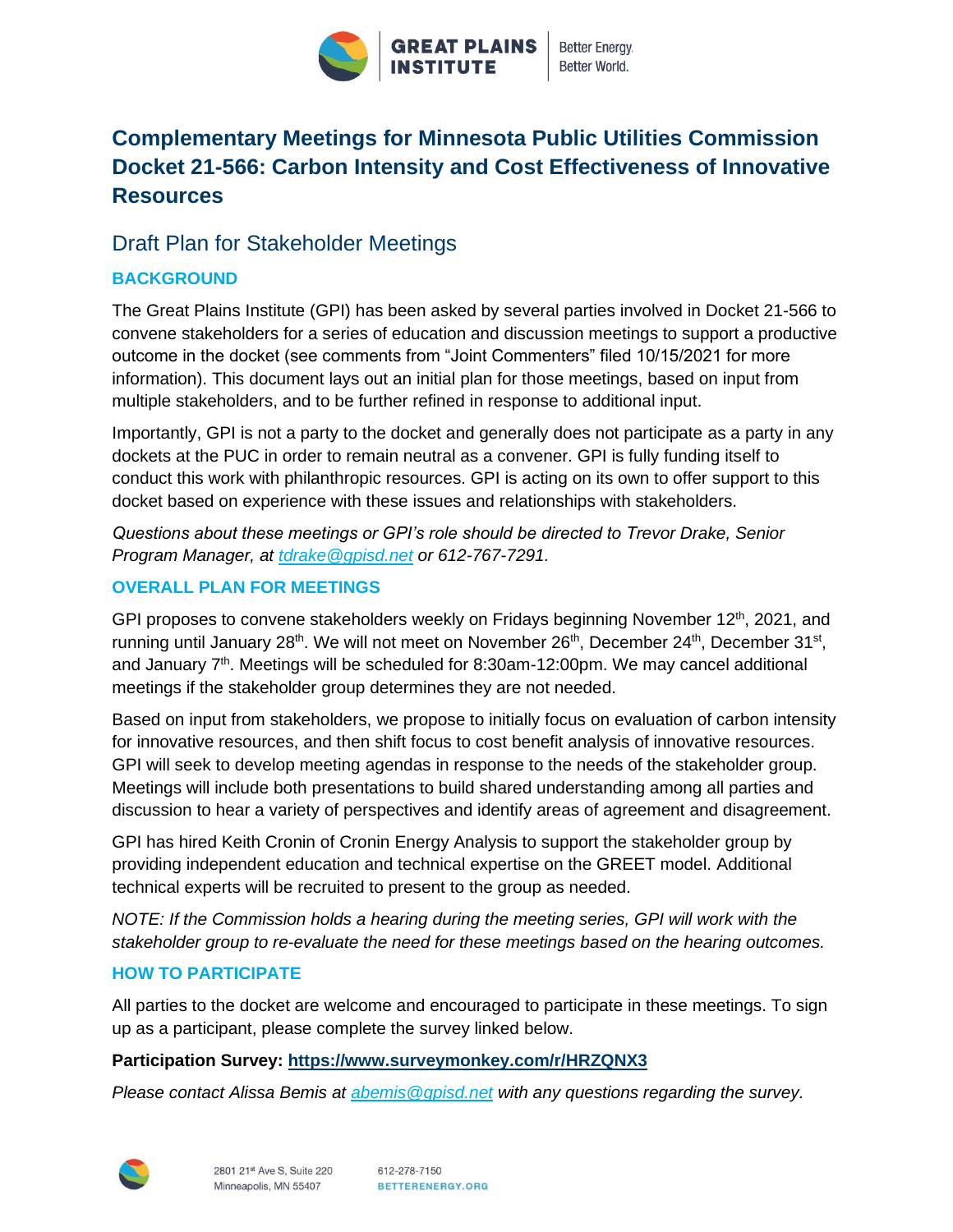

## **DRAFT PROPOSED TOPICS FOR DISCUSSION ON CARBON INTENSITY**

Below, we have listed an initial set of questions and topics on carbon intensity that we propose to explore and discuss with the group in the initial meetings. Additional questions will be added based on responses to the participant survey. Meeting 1 will focus on the first question to help all parties better understand lifecycle assessment, carbon intensity, and the GREET model.

*Topics and questions regarding cost effectiveness of innovative resources will be developed later in the process.*

- **1. What is GREET and how does it work to evaluate the carbon intensity of different innovative resources, including RNG, hydrogen, and electrification?**
	- a. What are the big inputs and levers that we have control over in using GREET?
	- b. What is CA GREET?
	- c. What is MN GREET?
- **2. How specific do we want to be with inputs and assumptions, in order to be able to evaluate the first utility innovation plans?**
	- a. How much should inputs be standardized in the evaluation framework, versus left to utilities to propose in their innovation plans?
	- b. What level of specificity for specific resources is needed?
- **3. How many inputs do we want to deal with, and what should the inputs be for GREET applicable NGIA resources?**
	- a. Geologic natural gas
	- b. RNG
	- c. Power to hydrogen
	- d. Strategic electrification (note there is overlap with energy efficiency as well)

#### **4. How should we evaluate other NGIA resources?**

- a. Energy efficiency
- b. District energy
- c. Carbon capture
- d. Biogas
- e. Power to ammonia

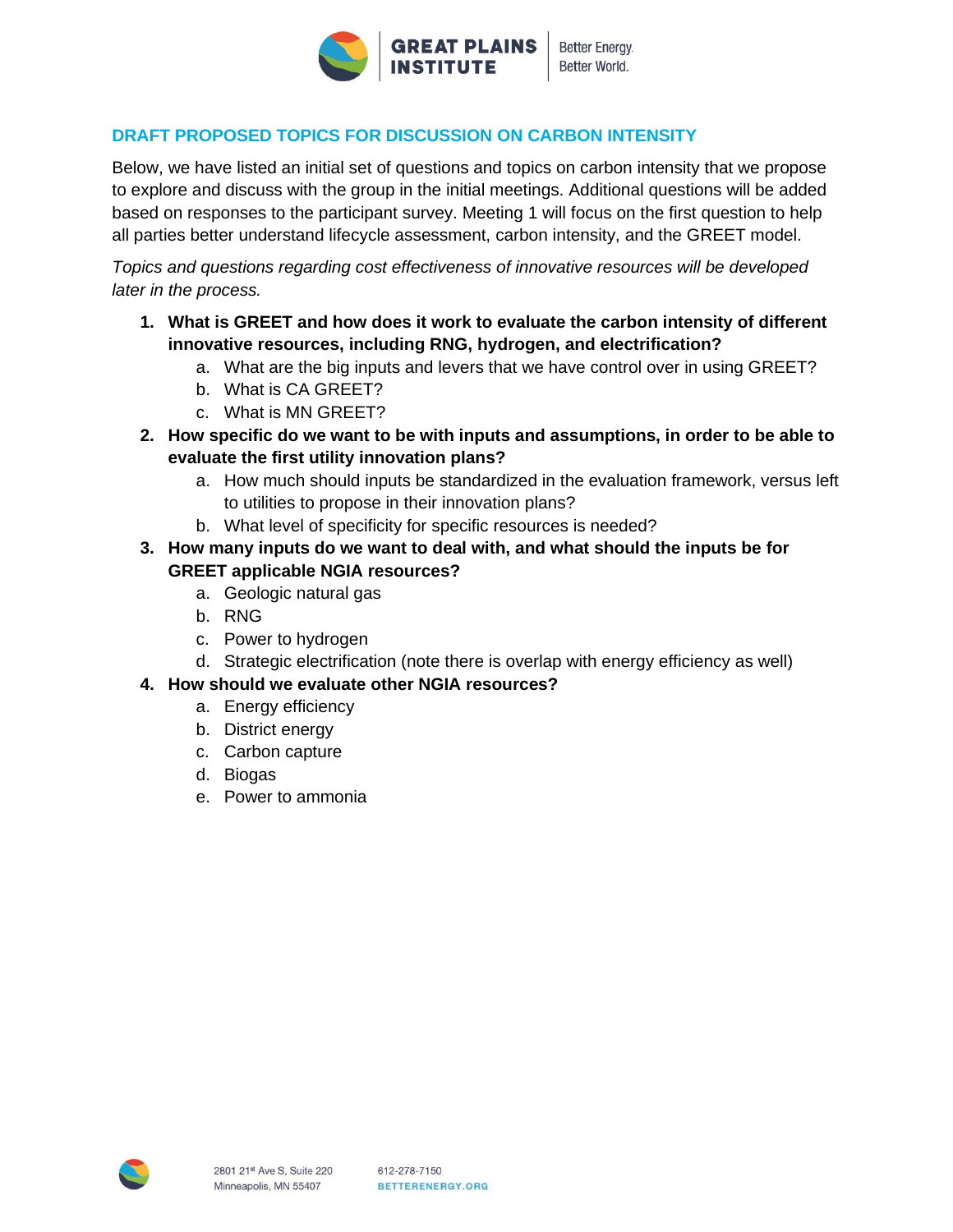

# **Draft Agenda for Meeting 1: Basics of GREET**

### **NOVEMBER 12, 2021, 8:30AM-12:00PM**

*This meeting will take place virtually over Zoom. Access information will be provided to all parties that sign up as participants in the survey linked above.*

*\*Please open Zoom a few minutes prior to 8:30am to join the meeting\**

#### **Pre-reads:**

Please watch the following short videos to gain a better understanding of the GREET model before this meeting:

- GREET overview (~1 min): <https://www.youtube.com/watch?v=BrqRhJ3qRmI&list=PLLT1SPoEVQqwSEc1DQZ0LYpALqYbBAeb5>
- Intro to GREET and lifecycle assessment  $($   $\sim$  5 mins): <https://www.youtube.com/watch?v=X3LzlWbKRCM&list=PLLT1SPoEVQqwSEc1DQZ0LYpALqYbBAeb5&index=3>
- Intro to GREET Excel model (~8 min): <https://www.youtube.com/watch?v=t1eP91BOxFM&list=PLLT1SPoEVQqwSEc1DQZ0LYpALqYbBAeb5&index=5>

#### **Meeting Goals:**

Build a shared understanding of the following:

- 1. Lifecycle assessment and carbon intensity concepts
- 2. How the GREET model works to evaluate the carbon intensity of different innovative resources.
- 3. The differences between GREET, CA-GREET, and MN-GREET

#### **Agenda:**

- 8:30am: Welcome and Introductions
- 8:45am: Presentation and Q&A: Basics of lifecycle assessment and carbon intensity (Keith Cronin, Cronin Energy Analysis)
- 9:15am: Presentation and Q&A: How lifecycle assessment is applied in GREET (Keith Cronin, Cronin Energy Analysis)
- 10:00am: BREAK
- 10:30am: Presentation and Q&A: Basics of GREET, CA-GREET, and MN-GREET
	- GREET Overview (Keith Cronin, Cronin Energy Analysis)
	- CA-GREET and CenterPoint's MN-GREET proposal (Phillip Sheehy, ICF)
- 12:00pm ADJOURN

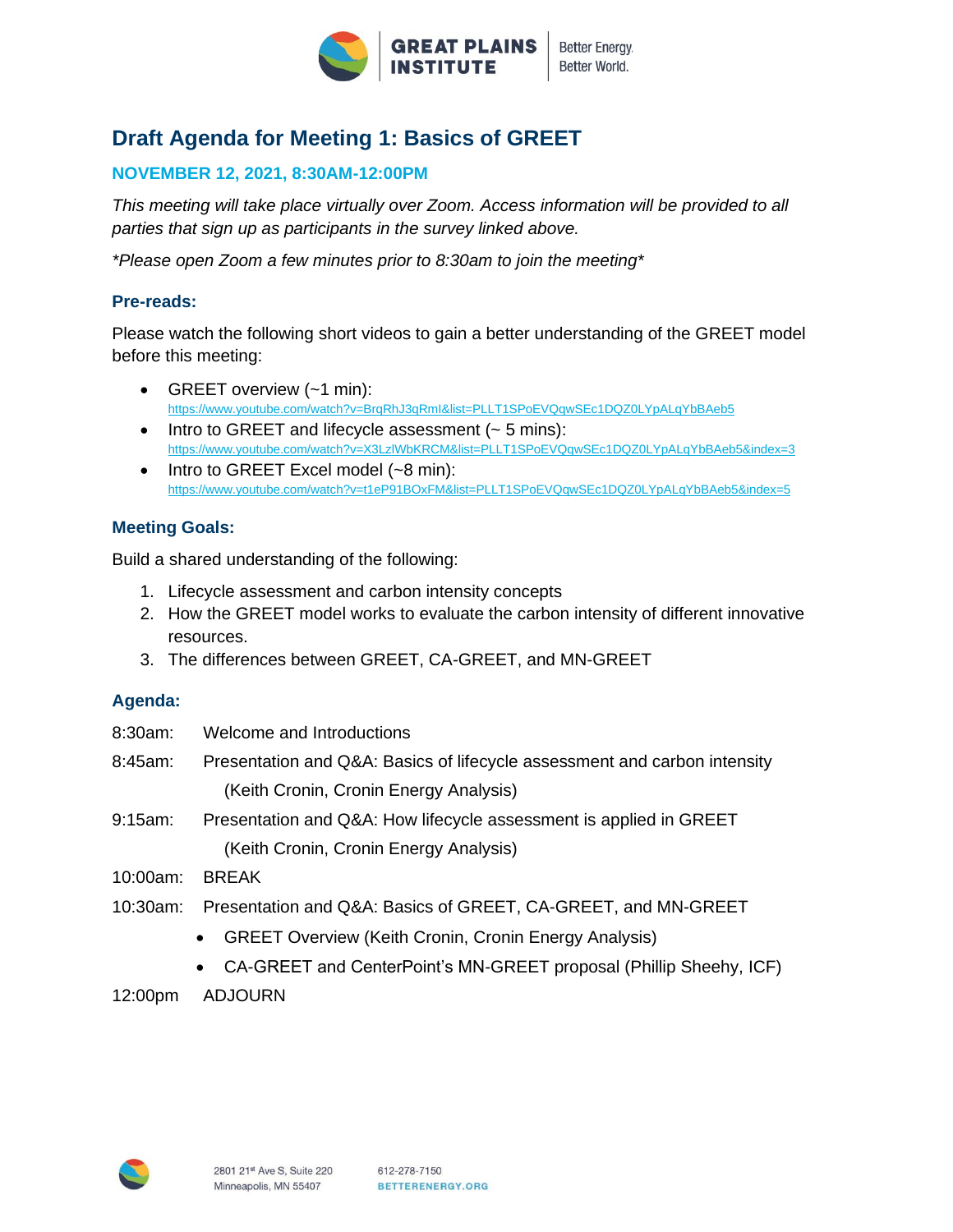

# **CERTIFICATE OF SERVICE**

Trevor Drake served the above Letter to Offer Neutral, Independent Third-Party Facilitation Services to all persons at the addresses indicated on the attached list by electronic filing, certified mail, e-mail, or by depositing a true and correct copy thereof properly enveloped with postage paid in the United States Mail at Minneapolis, Minnesota.

/s/\_\_\_\_\_\_\_\_\_\_\_\_\_\_\_\_\_\_\_\_\_\_\_\_\_\_\_\_\_\_\_\_\_

Trevor Drake Sr. Program Manager Great Plains Institute

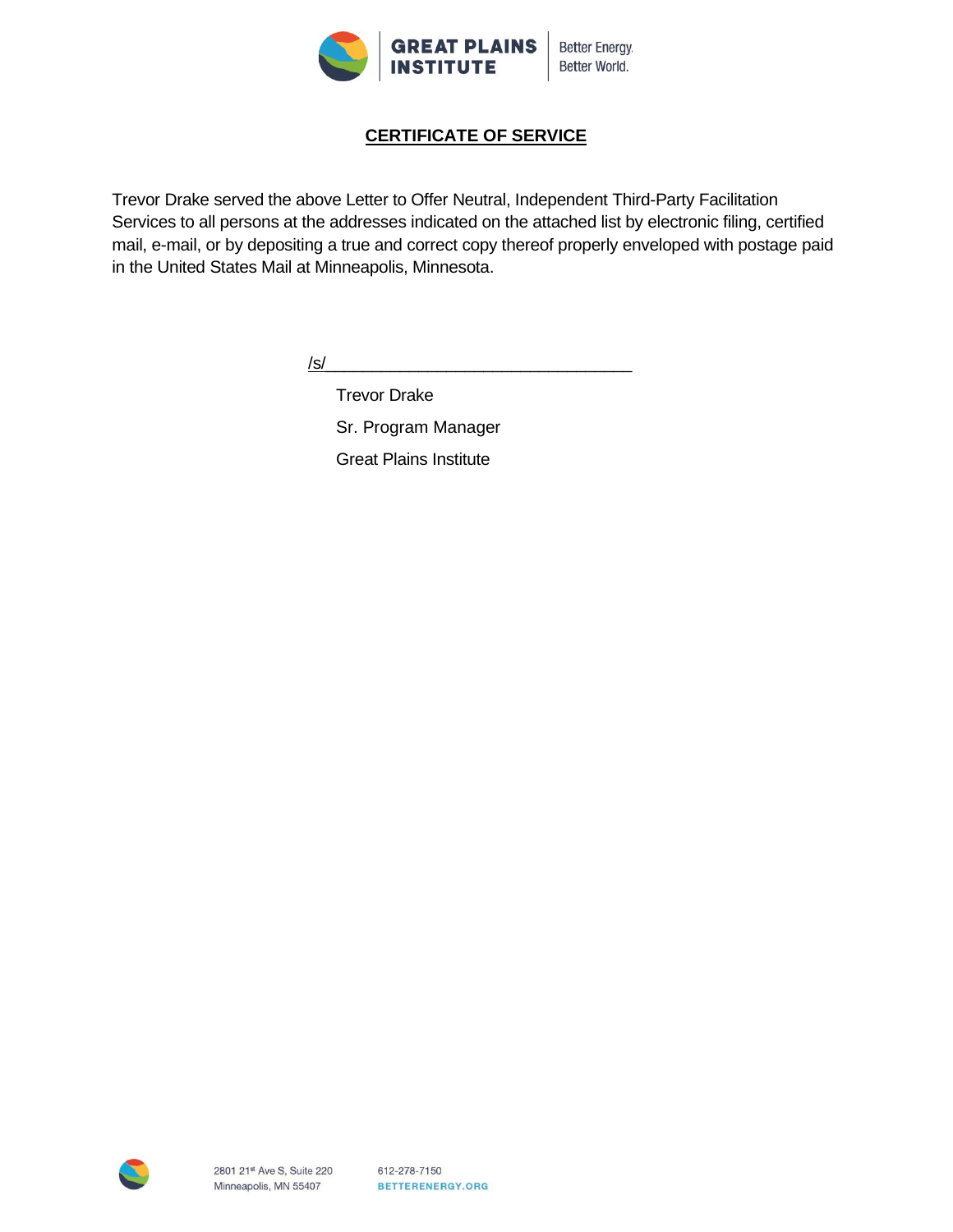| First Name | Last Name | Email                                                   | Company Name                                                    | <b>Address</b>                                                   | Delivery Method           | <b>View Trade Secret</b> | Service List Name      |
|------------|-----------|---------------------------------------------------------|-----------------------------------------------------------------|------------------------------------------------------------------|---------------------------|--------------------------|------------------------|
| Michael    | Ahern     | ahern.michael@dorsey.co<br>l m                          | Dorsey & Whitney, LLP                                           | 50 S 6th St Ste 1500<br>Minneapolis,<br>MN<br>554021498          | <b>Electronic Service</b> | No                       | OFF_SL_21-566_Official |
| Elizabeth  | Aldrich   | laldrich@bluesource.com                                 | Bluesource                                                      | 15669 WATERLOO CIR<br>TRUCKEE,<br>CA<br>96161                    | <b>Electronic Service</b> | No                       | OFF_SL_21-566_Official |
| Michael    | Allen     | michael.allen@allenergysol   All Energy Solar<br>ar.com |                                                                 | 721 W 26th st Suite 211<br>Minneapolis,<br>Minnesota<br>55405    | <b>Electronic Service</b> | No                       | OFF_SL_21-566_Official |
| Abigail    | Alter     | aalter@rmi.org                                          |                                                                 | 2490 Junction Place<br><b>Ste 200</b><br>Boulder,<br>CO<br>80301 | <b>Electronic Service</b> | No                       | OFF_SL_21-566_Official |
| Gary       | Ambach    | Gambach@slipstreaminc.o<br>rg                           | Slipstream, Inc.                                                | 8973 SW Village Loop<br>Chanhassen,<br>MN<br>55317               | <b>Electronic Service</b> | No                       | OFF_SL_21-566_Official |
| Ellen      | Anderson  | eanderson@mncenter.org                                  | Minnesota Center for<br>Environmental Advocacy                  | 1919 University Ave W Ste<br>515<br>Saint Paul,<br>MN<br>55104   | <b>Electronic Service</b> | No                       | OFF_SL_21-566_Official |
| Kristine   | Anderson  | kanderson@greatermngas.<br>  com                        | Greater Minnesota Gas,<br>Inc.& Greater MN<br>Transmission, LLC | 1900 Cardinal Lane<br>PO Box 798<br>Faribault,<br>MN<br>55021    | <b>Electronic Service</b> | No                       | OFF_SL_21-566_Official |
| Alison C   | Archer    | aarcher@misoenergy.org                                  | <b>MISO</b>                                                     | 2985 Ames Crossing Rd<br>Eagan,<br>MN<br>55121                   | <b>Electronic Service</b> | No                       | OFF_SL_21-566_Official |
| Susan      | Arntz     | sarntz@mankatomn.gov                                    | City Of Mankato                                                 | P.O. Box 3368<br>Mankato,<br><b>MN</b><br>560023368              | <b>Electronic Service</b> | No                       | OFF_SL_21-566_Official |
| Mara       | Ascheman  | mara.k.ascheman@xcelen<br>ergy.com                      | <b>Xcel Energy</b>                                              | 414 Nicollet Mall FI 5<br>Minneapolis,<br>MN<br>55401            | <b>Electronic Service</b> | No                       | OFF_SL_21-566_Official |
|            |           |                                                         |                                                                 |                                                                  |                           |                          |                        |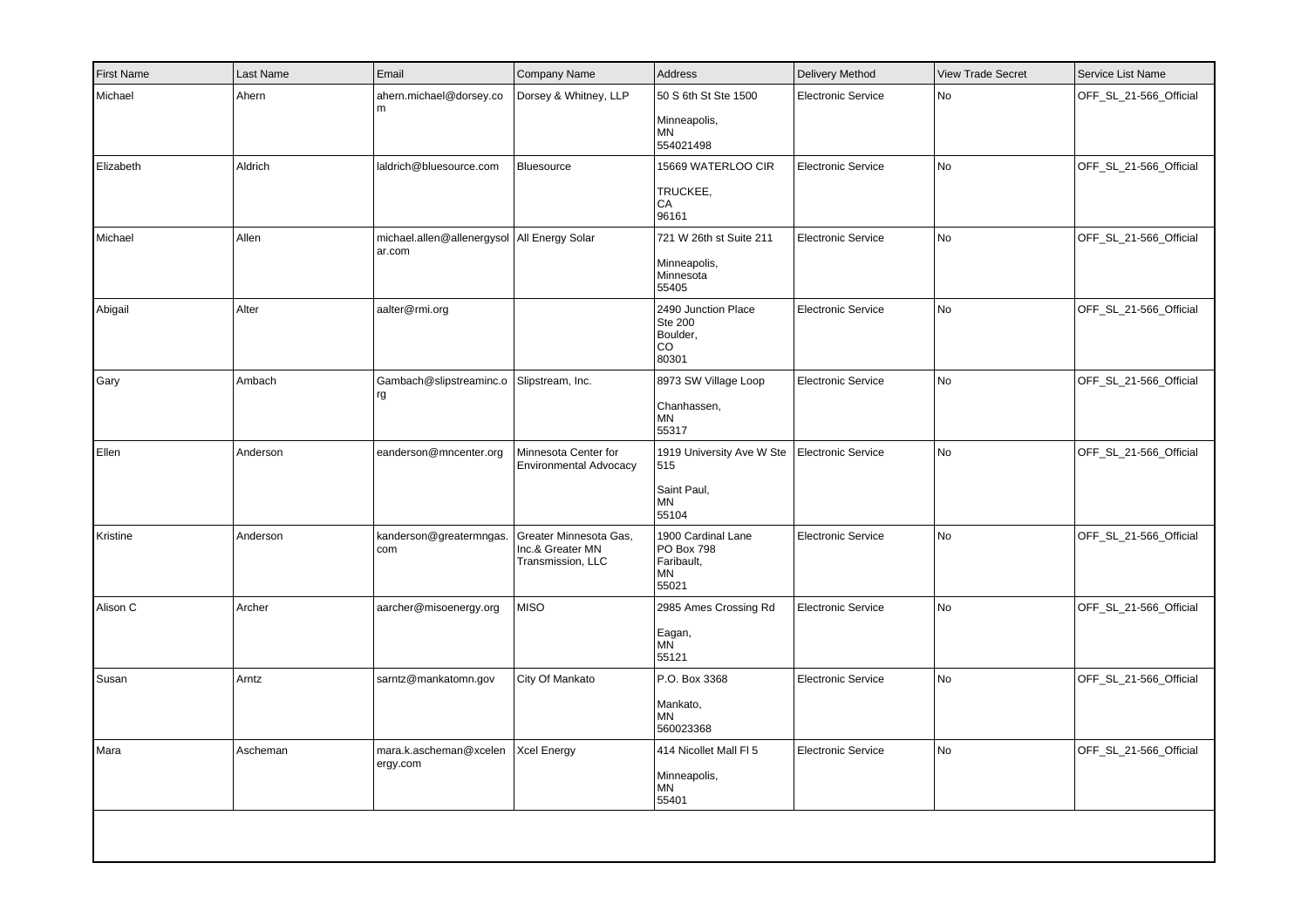| First Name | Last Name     | Email                                                | Company Name                                   | Address                                                                               | <b>Delivery Method</b>    | <b>View Trade Secret</b> | Service List Name      |
|------------|---------------|------------------------------------------------------|------------------------------------------------|---------------------------------------------------------------------------------------|---------------------------|--------------------------|------------------------|
| Michael J  | Auger         | Michael.auger@ever-<br>greenenergy.com               | Ever-Green Energy                              | 305 Saint Peter St<br>Saint Paul,<br><b>MN</b><br>55102                               | <b>Electronic Service</b> | No                       | OFF_SL_21-566_Official |
| Jessica L  | <b>Bayles</b> | Jessica.Bayles@stoel.com                             | Stoel Rives LLP                                | 1150 18th St NW Ste 325<br>Washington,<br>DC<br>20036                                 | <b>Electronic Service</b> | No                       | OFF_SL_21-566_Official |
| Laura      | Beaton        | beaton@smwlaw.com                                    | Shute, Mihaly &<br>Weinberger LLP              | 396 Hayes Street<br>San Francisco,<br>CA<br>94102                                     | <b>Electronic Service</b> | No                       | OFF_SL_21-566_Official |
| Randall    | Beck          | RBeck3@wm.com                                        | Waste Management<br>Renewable Energy, L.L.C.   | 1021 Main St<br>Houston,<br>TX<br>77002                                               | <b>Electronic Service</b> | <b>No</b>                | OFF_SL_21-566_Official |
| David      | Bender        | dbender@earthjustice.org                             | Earthjustice                                   | 1001 G Street NW<br><b>Suite 1000</b><br>Washington,<br>District of Columbia<br>20001 | <b>Electronic Service</b> | No                       | OFF_SL_21-566_Official |
| Alicia     | Berger        | Alicia.E.Berger@xcelenerg<br>y.com                   | Xcel Energy                                    | 414 Nicollet Mall<br>Minneapolis,<br>MN<br>55401                                      | <b>Electronic Service</b> | No                       | OFF SL 21-566 Official |
| Carolyn    | Berninger     | cberninger@mncenter.org                              | Minnesota Center for<br>Environmental Advocacy | 26 E Exchange St Ste 206<br>Saint Paul,<br><b>MN</b><br>55101                         | <b>Electronic Service</b> | No                       | OFF_SL_21-566_Official |
| Tracy      | Bertram       | tbertram@ci.becker.mn.us                             |                                                | 12060 Sherburne Ave<br><b>Becker City Hall</b><br>Becker,<br><b>MN</b><br>55308-4694  | <b>Electronic Service</b> | No                       | OFF_SL_21-566_Official |
| James J.   | Bertrand      | james.bertrand@stinson.co STINSON LLP<br>m           |                                                | 50 S 6th St Ste 2600<br>Minneapolis,<br><b>MN</b><br>55402                            | <b>Electronic Service</b> | No                       | OFF_SL_21-566_Official |
| Jessica    | Beyer         | jbeyer@greatermankato.co Greater Mankato Growth<br>m |                                                | 1961 Premier Dr Ste 100<br>Mankato,<br><b>MN</b><br>56001                             | <b>Electronic Service</b> | No                       | OFF_SL_21-566_Official |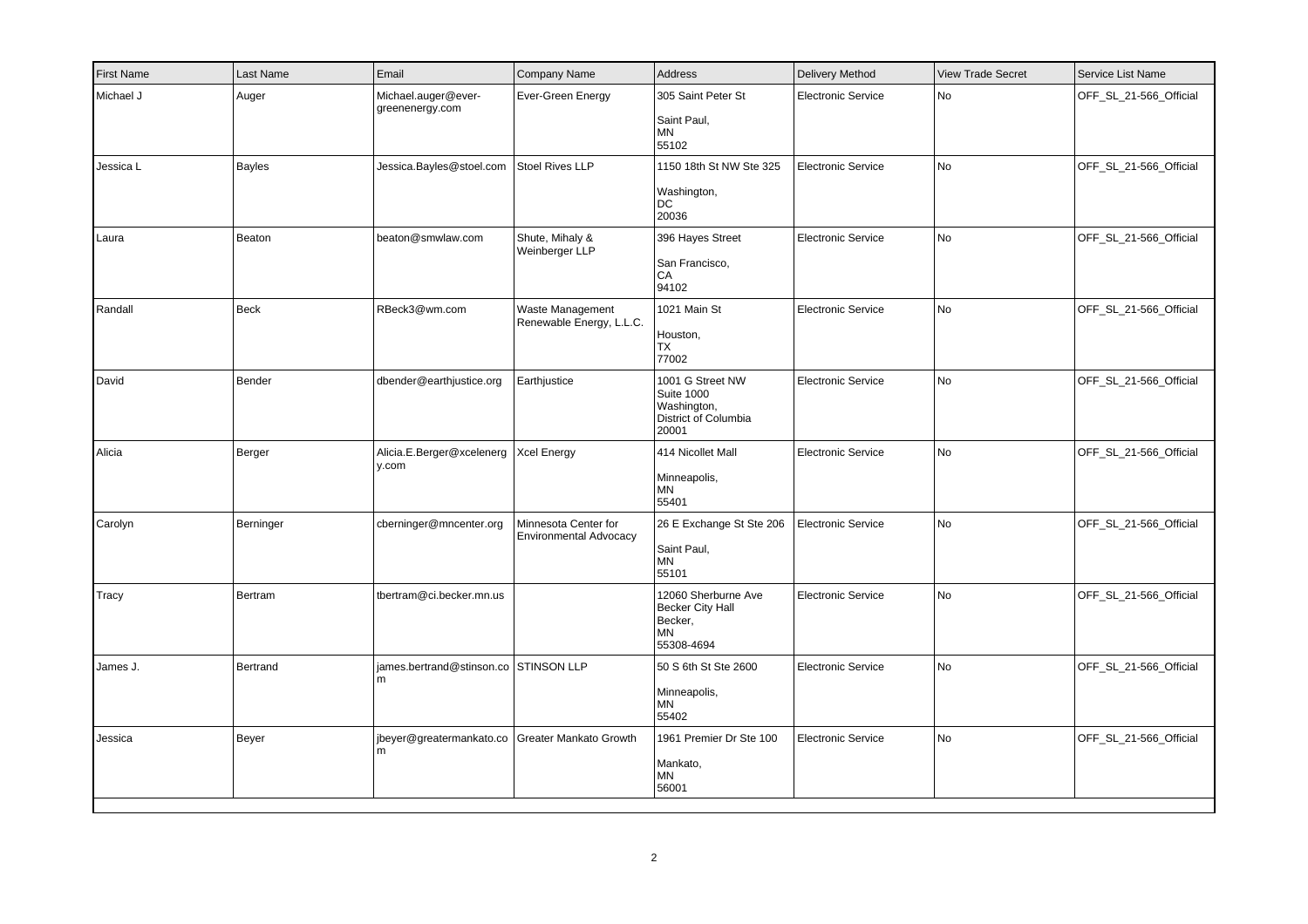| <b>First Name</b> | Last Name       | Email                                          | Company Name                                  | Address                                                            | <b>Delivery Method</b>    | <b>View Trade Secret</b> | Service List Name      |
|-------------------|-----------------|------------------------------------------------|-----------------------------------------------|--------------------------------------------------------------------|---------------------------|--------------------------|------------------------|
| Sherri            | Billimoria      | sbillimoria@rmi.org                            | Rocky Mountain Institute<br>(RMI)             | N/A                                                                | <b>Electronic Service</b> | No                       | OFF_SL_21-566_Official |
| Brenda A.         | Bjorklund       | brenda.bjorklund@centerp<br>ointenergy.com     | CenterPoint Energy                            | 505 Nicollet Mall<br>Minneapolis,<br>MN<br>55402                   | <b>Electronic Service</b> | No                       | OFF_SL_21-566_Official |
| Scott             | Bohler          | scott.bohler@ftr.com                           | <b>Frontier Communications</b><br>Corporation | 2378 Wilshire Blvd<br>Mound,<br><b>MN</b><br>55364-1652            | <b>Electronic Service</b> | No                       | OFF_SL_21-566_Official |
| Mike              | Boughner        | Michael.l.boughner@xcele<br>nergy.com          | Xcel Energy                                   | 414 Nicollet Mall<br>Minneapolis,<br>ΜN<br>55401                   | <b>Electronic Service</b> | No                       | OFF_SL_21-566_Official |
| Tim               | <b>Brinkman</b> | tim.brinkman@gvtel.net                         | Garden Valley Telephone<br>Company - Coop     | 206 Vance Ave S<br>PO Box 259<br>Erskine,<br>ΜN<br>56535           | <b>Electronic Service</b> | No                       | OFF_SL_21-566_Official |
| Roderick          | Cameron         | roderick.cameron@ftr.com                       | Frontier Communications of<br>Minnesota, Inc. | 180 South Clinton Avenue<br>Rochester,<br><b>NY</b><br>14646       | <b>Electronic Service</b> | No                       | OFF_SL_21-566_Official |
| James             | Canaday         | james.canaday@ag.state.<br>mn.us               | Office of the Attorney<br>General-RUD         | <b>Suite 1400</b><br>445 Minnesota St.<br>St. Paul,<br>MN<br>55101 | <b>Electronic Service</b> | No                       | OFF_SL_21-566_Official |
| Thomas            | Carlson         | thomas.carlson@edf-<br>re.com                  | <b>EDF Renewable Energy</b>                   | 10 2nd St NE Ste. 400<br>Minneapolis,<br>Minnesota<br>55413        | <b>Electronic Service</b> | No                       | OFF SL 21-566 Official |
| Melodee           | Carlson Chang   | melodee.carlsonchang@ce<br>nterpointenergy.com | <b>CenterPoint Energy</b>                     | 505 Nicollet Mall<br>Minneapolis,<br>ΜN<br>55402                   | <b>Electronic Service</b> | No                       | OFF_SL_21-566_Official |
| Linda             | Chavez          | linda.chavez@state.mn.us                       | Department of Commerce                        | 85 7th Place E Ste 280<br>Saint Paul,<br>MN<br>55101-2198          | <b>Electronic Service</b> | No                       | OFF_SL_21-566_Official |
|                   |                 |                                                |                                               |                                                                    |                           |                          |                        |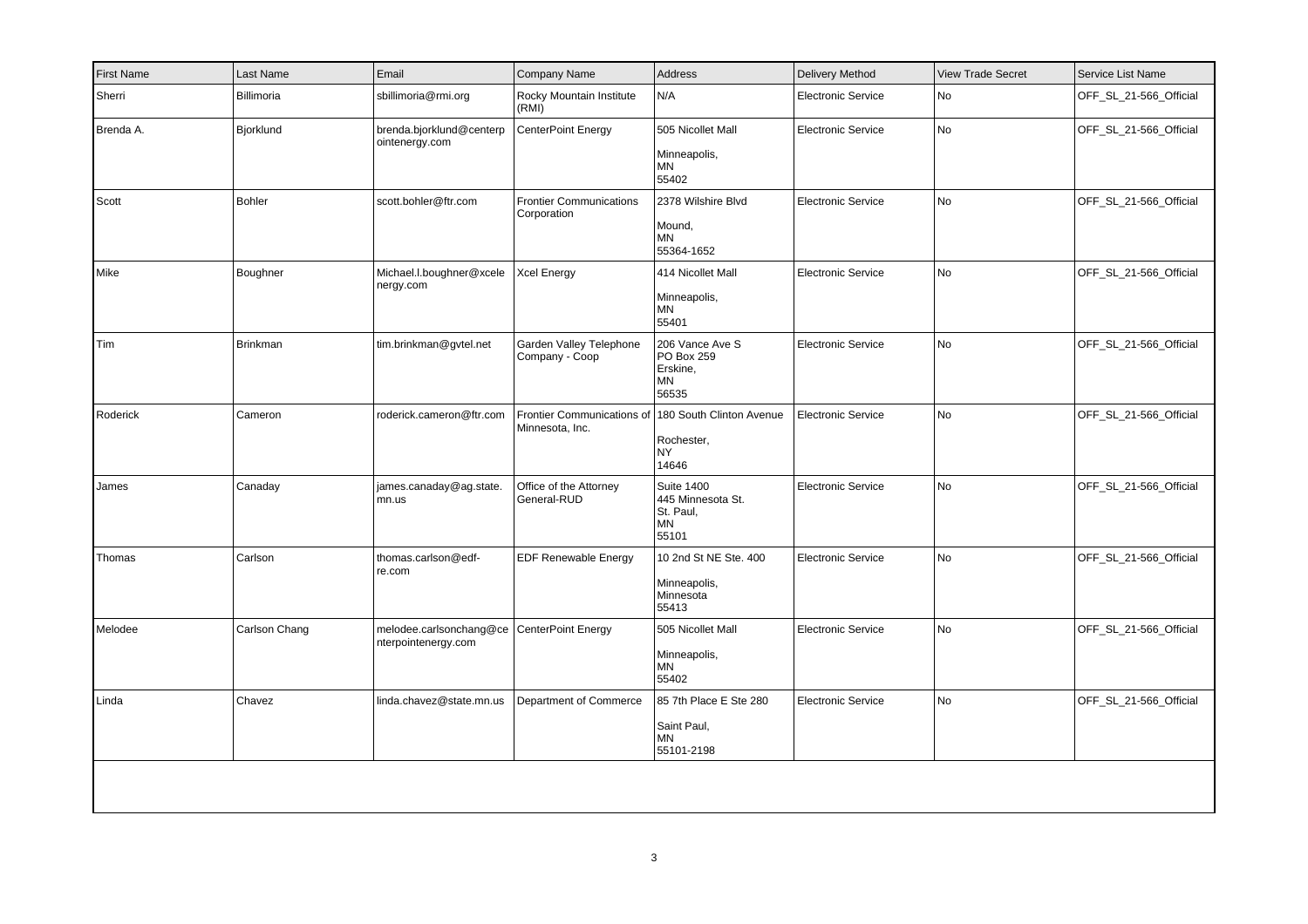| First Name     | Last Name                 | Email                                         | Company Name                                                     | Address                                                                             | <b>Delivery Method</b>    | <b>View Trade Secret</b> | Service List Name      |
|----------------|---------------------------|-----------------------------------------------|------------------------------------------------------------------|-------------------------------------------------------------------------------------|---------------------------|--------------------------|------------------------|
| Margaret       | Cherne-Hendrick           | cherne-hendrick@fresh-<br>energy.org          |                                                                  | Fresh Energy<br>408 Saint Peter Street<br>Suite 220<br>St. Paul,<br>MN<br>55102     | <b>Electronic Service</b> | No                       | OFF_SL_21-566_Official |
| Cody           | Chilson                   | cchilson@greatermngas.co<br>m                 | Greater Minnesota Gas,<br>Inc. & Greater MN<br>Transmission, LLC | 1900 Cardinal Ln<br>PO Box 798<br>Faribault,<br>MN<br>55021                         | <b>Electronic Service</b> | No                       | OFF_SL_21-566_Official |
| Ray            | Choquette                 | rchoquette@agp.com                            | Ag Processing Inc.                                               | 12700 West Dodge Road<br>PO Box 2047<br>Omaha,<br><b>NE</b><br>68103-2047           | Electronic Service        | No                       | OFF_SL_21-566_Official |
| John           | Coffman                   | john@johncoffman.net                          | AARP                                                             | 871 Tuxedo Blvd.<br>St, Louis,<br><b>MO</b><br>63119-2044                           | Electronic Service        | No                       | OFF_SL_21-566_Official |
| Generic Notice | <b>Commerce Attorneys</b> | commerce.attorneys@ag.st<br>ate.mn.us         | Office of the Attorney<br>General-DOC                            | 445 Minnesota Street Suite   Electronic Service<br>1400<br>St. Paul,<br>ΜN<br>55101 |                           | Yes                      | OFF_SL_21-566_Official |
| Jean           | Comstock                  | jean.comstock.dbcc@gmail St. Paul 350<br>.com |                                                                  | 729 6th St E<br>St. Paul,<br>ΜN<br>55106                                            | <b>Electronic Service</b> | No                       | OFF_SL_21-566_Official |
| Riley          | Conlin                    | riley.conlin@stoel.com                        | Stoel Rives LLP                                                  | 33 S. 6th Street<br><b>Suite 4200</b><br>Minneapolis,<br>ΜN<br>55402                | Electronic Service        | No                       | OFF_SL_21-566_Official |
| <b>Brooke</b>  | Cooper                    | bcooper@allete.com                            | Minnesota Power                                                  | 30 W Superior St<br>Duluth,<br><b>MN</b><br>558022191                               | <b>Electronic Service</b> | No                       | OFF_SL_21-566_Official |
| George         | Crocker                   | gwillc@nawo.org                               | North American Water<br>Office                                   | PO Box 174<br>Lake Elmo,<br>ΜN<br>55042                                             | <b>Electronic Service</b> | No                       | OFF_SL_21-566_Official |
|                |                           |                                               |                                                                  |                                                                                     |                           |                          |                        |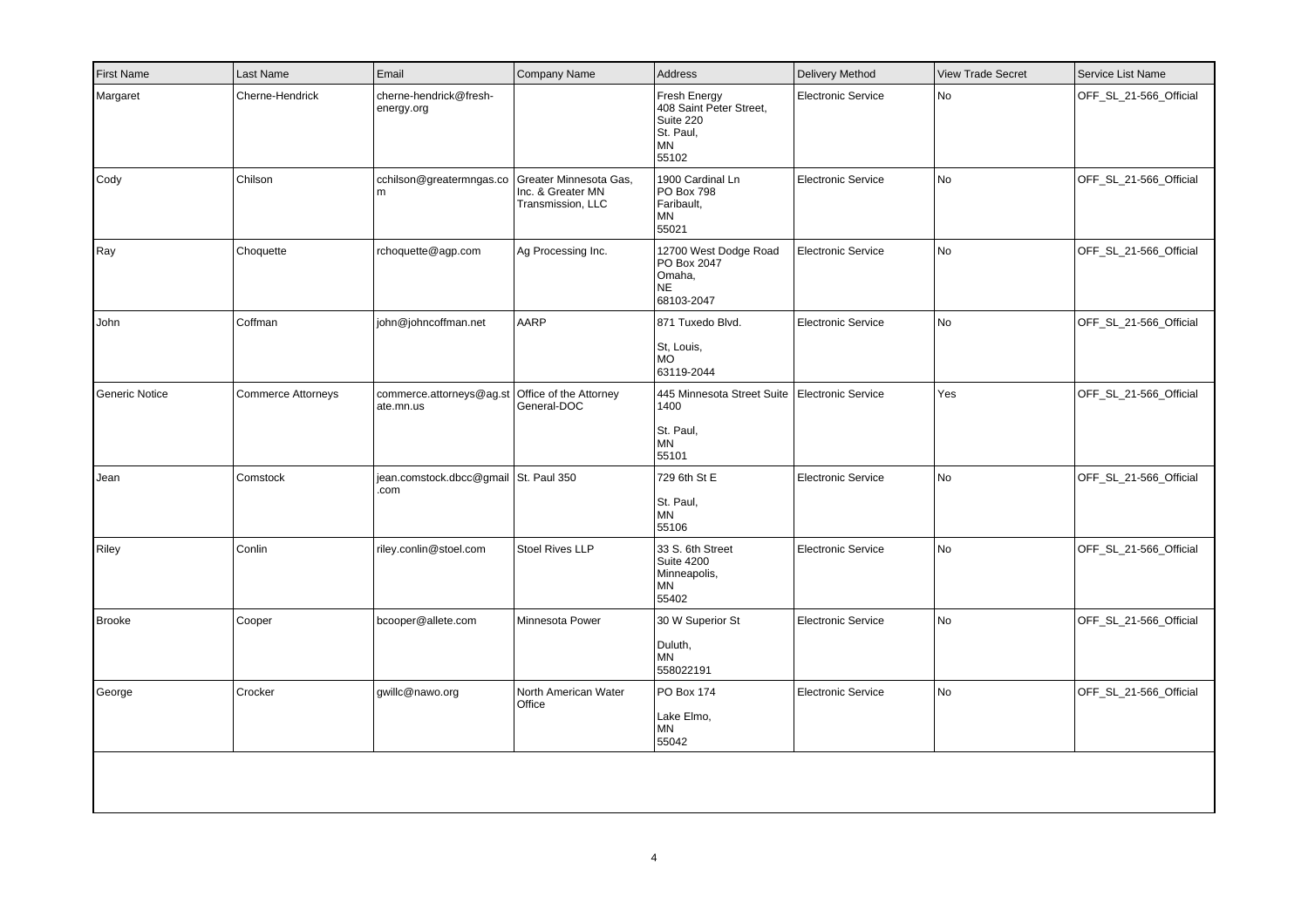| <b>First Name</b> | Last Name        | Email                                                      | Company Name                                          | <b>Address</b>                                                                          | <b>Delivery Method</b>    | <b>View Trade Secret</b> | Service List Name      |
|-------------------|------------------|------------------------------------------------------------|-------------------------------------------------------|-----------------------------------------------------------------------------------------|---------------------------|--------------------------|------------------------|
| Joseph            | Dammel           | dammel@fresh-energy.org                                    | <b>Fresh Energy</b>                                   | 408 Saint Peter St Ste 350<br>St. Paul,<br>MN<br>55102                                  | Electronic Service        | <b>No</b>                | OFF SL 21-566 Official |
| Seth              | <b>DeMerritt</b> | Seth.DeMerritt@centerpoin<br>tenergy.com                   | <b>CenterPoint Energy</b><br>Minnesota Gas            | 505 Nicollet Mall<br>Minneapolis,<br>MN<br>55402                                        | <b>Electronic Service</b> | No                       | OFF_SL_21-566_Official |
| James             | Denniston        | james.r.denniston@xcelen<br>ergy.com                       | Xcel Energy Services, Inc.                            | 414 Nicollet Mall, 401-8<br>Minneapolis,<br>MN<br>55401                                 | <b>Electronic Service</b> | <b>No</b>                | OFF_SL_21-566_Official |
| Marie             | Doyle            | marie.doyle@centerpointen   CenterPoint Energy<br>ergy.com |                                                       | 505 Nicollet Mall<br>P O Box 59038<br>Minneapolis,<br>MN<br>554590038                   | <b>Electronic Service</b> | No                       | OFF_SL_21-566_Official |
| Scott F           | Dunbar           | sdunbar@keyesfox.com                                       | Keyes & Fox LLP                                       | 1580 Lincoln St Ste 880<br>Denver,<br>CO<br>80203                                       | <b>Electronic Service</b> | No                       | OFF_SL_21-566_Official |
| Brian             | Edstrom          | briane@cubminnesota.org                                    | Citizens Utility Board of<br>Minnesota                | 332 Minnesota St<br>Ste W1360<br>Saint Paul,<br>ΜN<br>55101                             | <b>Electronic Service</b> | No                       | OFF_SL_21-566_Official |
| Erik              | Evans            | eevans@auri.org                                            | <b>Agricultural Utilization</b><br>Research Institute | N/A                                                                                     | <b>Electronic Service</b> | No                       | OFF_SL_21-566_Official |
| Darcy             | Fabrizius        | Darcy.fabrizius@constellati<br>on.com                      | <b>Constellation Energy</b>                           | N21 W23340 Ridgeview<br>Pkwy<br>Waukesha,<br>WI<br>53188                                | <b>Electronic Service</b> | No                       | OFF_SL_21-566_Official |
| John              | Farrell          | jfarrell@ilsr.org                                          | Institute for Local Self-<br>Reliance                 | 2720 E. 22nd St<br>Institute for Local Self-<br>Reliance<br>Minneapolis,<br>MN<br>55406 | <b>Electronic Service</b> | No                       | OFF_SL_21-566_Official |
| Sharon            | Ferguson         | sharon.ferguson@state.mn   Department of Commerce<br>.us   |                                                       | 85 7th Place E Ste 280<br>Saint Paul,<br><b>MN</b><br>551012198                         | <b>Electronic Service</b> | No                       | OFF_SL_21-566_Official |
|                   |                  |                                                            |                                                       |                                                                                         |                           |                          |                        |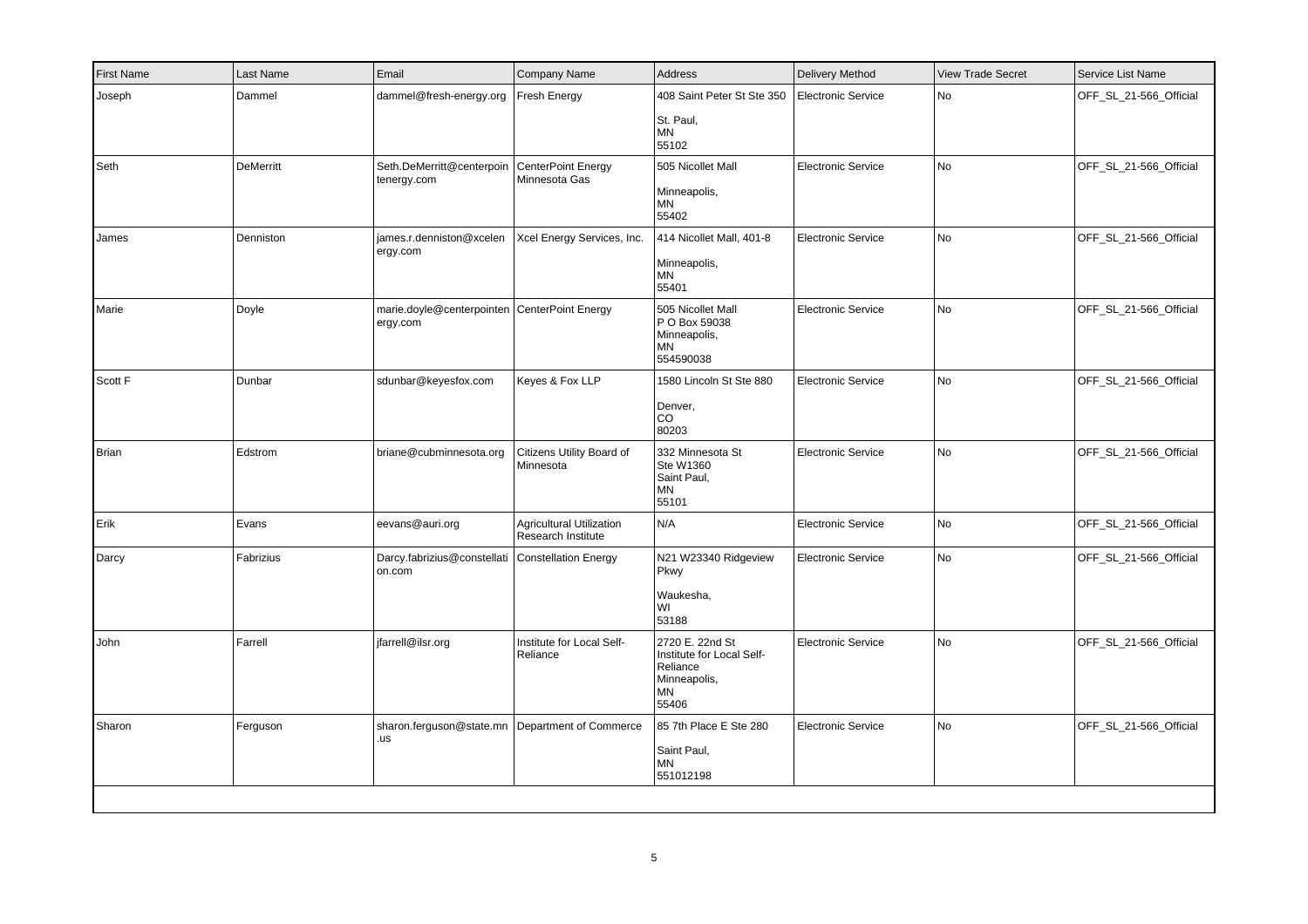| First Name  | Last Name      | Email                                                       | Company Name                                                           | Address                                                                              | <b>Delivery Method</b>    | <b>View Trade Secret</b> | Service List Name      |
|-------------|----------------|-------------------------------------------------------------|------------------------------------------------------------------------|--------------------------------------------------------------------------------------|---------------------------|--------------------------|------------------------|
| Mike        | Fiterman       | mikefiterman@libertydiversi Liberty Diversified<br>fied.com | International                                                          | 5600 N Highway 169<br>Minneapolis,<br>MN<br>55428-3096                               | <b>Electronic Service</b> | No                       | OFF_SL_21-566_Official |
| Lucas       | Franco         | Ifranco@liunagroc.com                                       | <b>LIUNA</b>                                                           | 81 Little Canada Rd E<br>Little Canada,<br><b>MN</b><br>55117                        | <b>Electronic Service</b> | No                       | OFF_SL_21-566_Official |
| Amy         | Fredregill     | afredregill@environmental-<br>initiative.org                | Environmental Initiative,<br><b>MN Sustainable Growth</b><br>Coalition | 211 First St N Ste 250<br>Minneapolis,<br><b>MN</b><br>55401                         | Electronic Service        | No                       | OFF SL 21-566 Official |
| Daryll      | Fuentes        | energy@usg.com                                              | <b>USG Corporation</b>                                                 | 550 W Adams St<br>Chicago,<br>IL.<br>60661                                           | Electronic Service        | No                       | OFF_SL_21-566_Official |
| <b>BEAU</b> | <b>GRIFFEY</b> | bgriffey@id8energy.com                                      | iD8 Energy Group, LLC                                                  | 1799 County Rd 90 N<br>Maple Plain,<br><b>MN</b><br>55395                            | Electronic Service        | No                       | OFF_SL_21-566_Official |
| Edward      | Garvey         | garveyed@aol.com                                            | Residence                                                              | 32 Lawton St<br>Saint Paul,<br><b>MN</b><br>55102                                    | <b>Electronic Service</b> | No                       | OFF_SL_21-566_Official |
| Edward      | Garvey         | edward.garvey@AESLcons   AESL Consulting<br>ulting.com      |                                                                        | 32 Lawton St<br>Saint Paul,<br>ΜN<br>55102-2617                                      | <b>Electronic Service</b> | No                       | OFF_SL_21-566_Official |
| Debbie      | Goettel        | N/A                                                         | Partnership on Waste and<br>Energy                                     | 2785 White Bear Ave N Ste   Paper Service<br>350<br>Maplewood,<br><b>MN</b><br>55109 |                           | <b>No</b>                | OFF_SL_21-566_Official |
| Janet       | Gonzalez       | Janet.gonzalez@state.mn.<br><b>us</b>                       | Public Utilities Commission Suite 350                                  | 121 7th Place East<br>St. Paul,<br>MN<br>55101                                       | <b>Electronic Service</b> | No                       | OFF_SL_21-566_Official |
| Paula       | Grizle         | Paula.Grizzle@centerpoint<br>energy.com                     | CenterPoint Energy                                                     | 500 Nicollet Mall<br>Minneapolis,<br>MN<br>55402                                     | <b>Electronic Service</b> | No                       | OFF_SL_21-566_Official |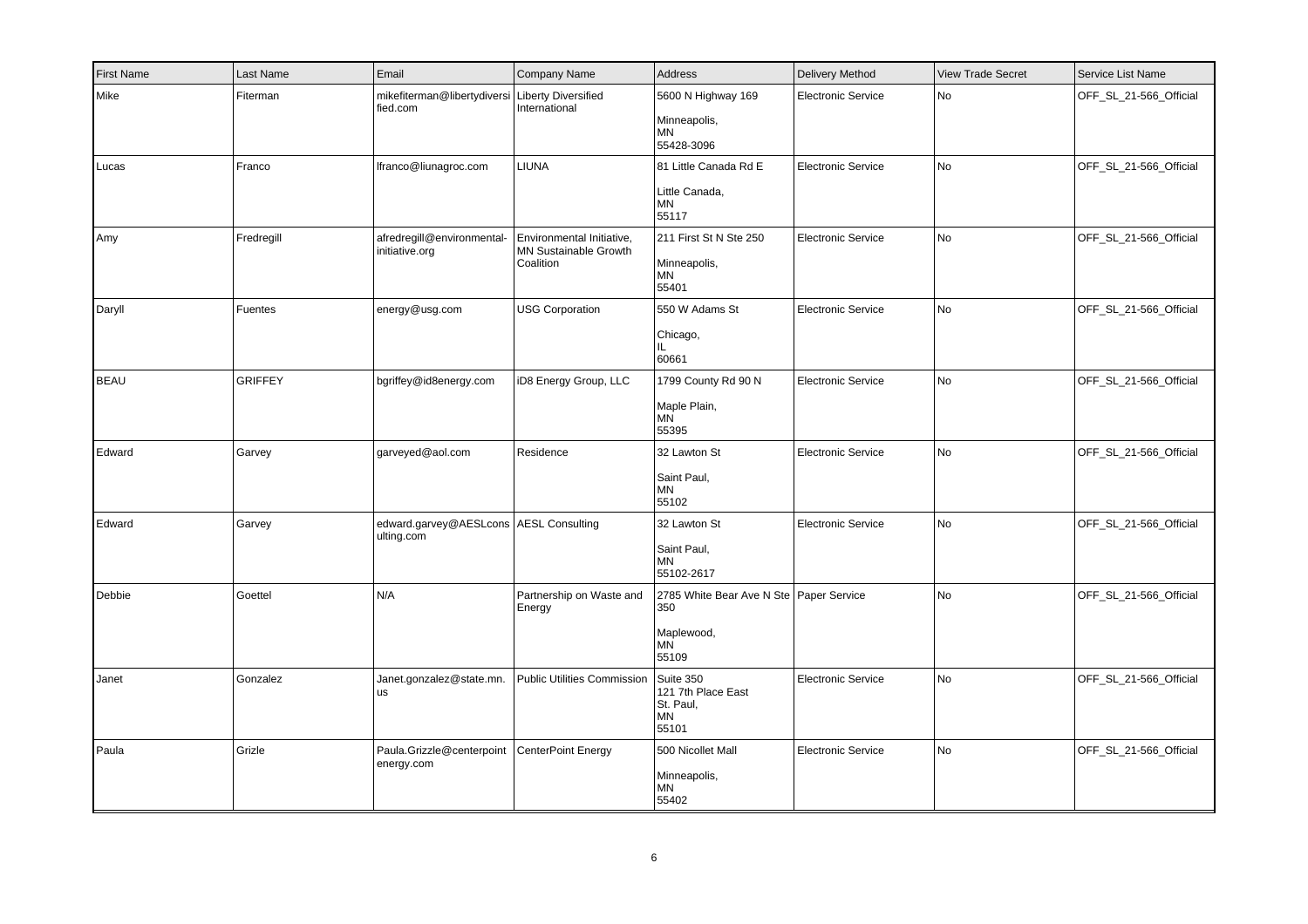| Last Name      | Email                          | Company Name                            | Address                                                                                                                                                        | <b>Delivery Method</b>                        | <b>View Trade Secret</b> | Service List Name      |
|----------------|--------------------------------|-----------------------------------------|----------------------------------------------------------------------------------------------------------------------------------------------------------------|-----------------------------------------------|--------------------------|------------------------|
| Guerrero       | om                             |                                         | <b>Suite 1750</b><br>Minneapolis,<br>MN<br>554021425                                                                                                           | <b>Electronic Service</b>                     | No                       | OFF_SL_21-566_Official |
| Hamilton       |                                |                                         | 408 St Peter St<br>Saint Paul,<br>ΜN<br>55101                                                                                                                  | <b>Electronic Service</b>                     | No                       | OFF_SL_21-566_Official |
| Hassett        | mhassett@ucsusa.org            | Union of Concerned<br><b>Scientists</b> | 1 N Lasalle Ave<br>CHICAGO,<br>IL.<br>60602                                                                                                                    | <b>Electronic Service</b>                     | No                       | OFF_SL_21-566_Official |
| Havey          | .gov                           |                                         | 350 South 5th Street,<br>Suite 315M<br>Minneapolis,<br>MN<br>55415                                                                                             | <b>Electronic Service</b>                     | No                       | OFF_SL_21-566_Official |
| Hayet          | phayet@jkenn.com               | J. Kennedy and<br>Associates, Inc.      | 570 Colonial Park Drive<br>Suite 305<br>Roswell,<br>GA<br>30075-3770                                                                                           | Electronic Service                            | No                       | OFF_SL_21-566_Official |
| Heinen         | aheinen@dakotaelectric.co<br>m |                                         | Farmington,<br><b>MN</b><br>55024                                                                                                                              | <b>Electronic Service</b>                     | No                       | OFF_SL_21-566_Official |
| Henchen        | mhenchen@rmi.org               | Rocky Mountain Institute<br>(RMI)       | N/A                                                                                                                                                            | <b>Electronic Service</b>                     | No                       | OFF_SL_21-566_Official |
| Henkel         | mui@mnutilityinvestors.org     | Minnesota Utility Investors             | 413 Wacouta Street<br>#230<br>St.Paul,<br>MN<br>55101                                                                                                          | <b>Electronic Service</b>                     | No                       | OFF_SL_21-566_Official |
| Hoffman Malueg | cenergygroup.com               | Minnesota Energy<br>Resources           | 2685 145th St W<br>Rosemount,<br>ΜN<br>55068                                                                                                                   | <b>Electronic Service</b>                     | No                       | OFF_SL_21-566_Official |
| Hoppe          | lu23@ibew23.org                | Local Union 23, I.B.E.W.                | 445 Etna Street<br>Ste. 61<br>St. Paul,<br>ΜN<br>55106                                                                                                         | <b>Electronic Service</b>                     | No.                      | OFF SL 21-566 Official |
|                |                                |                                         | todd.guerrero@kutakrock.c Kutak Rock LLP<br>hamilton@fresh-energy.org   Fresh Energy<br>kim.havey@minneapolismn City of Minneapolis<br>Joylyn.hoffmanmalueg@we | Dakota Electric Association   4300 220th St W | 220 South Sixth Street   |                        |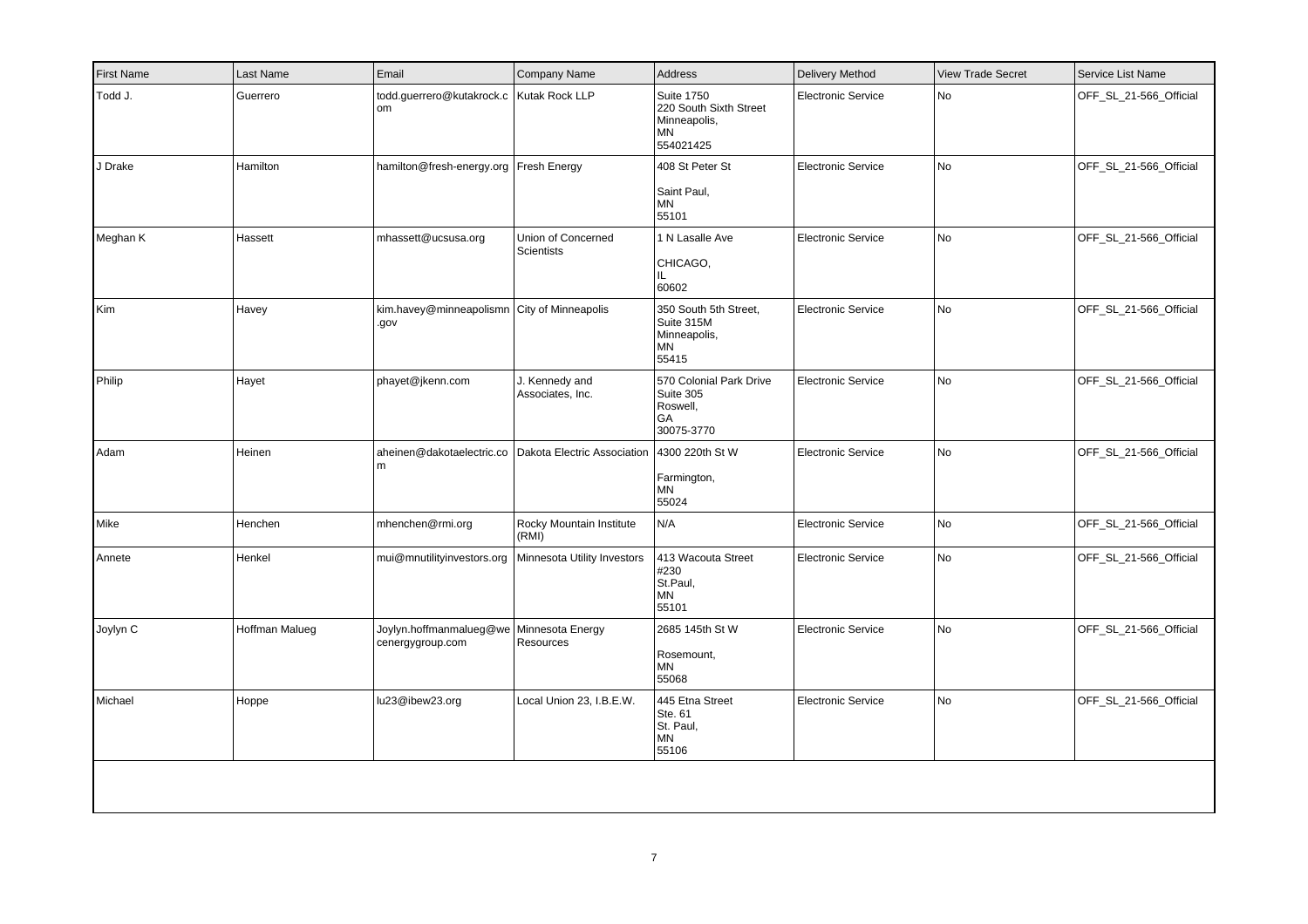| travis.jacobson@mdu.com<br><b>Great Plains Natural Gas</b><br>Company<br>john.jaimez@hennepin.us<br>Hennepin County Public<br>Works<br>aj@jenkinsatlaw.com<br>Jenkins at Law<br>Rick.Johnson@lawmoss.co Moss & Barnett | 400 N 4th St<br>Bismarck,<br><b>ND</b><br>58501<br>Environment & Energy<br>Department<br>701 4th Ave S<br>Minneapolis,<br><b>MN</b><br>55415<br>2950 Yellowtail Ave.<br>Marathon,<br>FL.<br>33050<br>150 S. 5th Street<br><b>Suite 1200</b><br>Minneapolis,<br><b>MN</b><br>55402 | Electronic Service<br><b>Electronic Service</b><br><b>Electronic Service</b><br><b>Electronic Service</b> | No<br><b>No</b><br>No<br>No | OFF_SL_21-566_Official<br>OFF_SL_21-566_Official<br>OFF_SL_21-566_Official |
|------------------------------------------------------------------------------------------------------------------------------------------------------------------------------------------------------------------------|-----------------------------------------------------------------------------------------------------------------------------------------------------------------------------------------------------------------------------------------------------------------------------------|-----------------------------------------------------------------------------------------------------------|-----------------------------|----------------------------------------------------------------------------|
|                                                                                                                                                                                                                        |                                                                                                                                                                                                                                                                                   |                                                                                                           |                             |                                                                            |
|                                                                                                                                                                                                                        |                                                                                                                                                                                                                                                                                   |                                                                                                           |                             |                                                                            |
|                                                                                                                                                                                                                        |                                                                                                                                                                                                                                                                                   |                                                                                                           |                             |                                                                            |
|                                                                                                                                                                                                                        |                                                                                                                                                                                                                                                                                   |                                                                                                           |                             | OFF_SL_21-566_Official                                                     |
| sarah.phillips@stoel.com<br>Stoel Rives LLP                                                                                                                                                                            | 33 South Sixth Street<br><b>Suite 4200</b><br>Minneapolis,<br><b>MN</b><br>55402                                                                                                                                                                                                  | <b>Electronic Service</b>                                                                                 | No                          | OFF_SL_21-566_Official                                                     |
| Great Plains Institute &<br>Bioeconomy Coalition of<br><b>MN</b>                                                                                                                                                       | 2801 21st Ave S Ste 220<br>Minneapolis,<br>MN<br>55407                                                                                                                                                                                                                            | <b>Electronic Service</b>                                                                                 | No                          | OFF_SL_21-566_Official                                                     |
| cliff.kaehler@novelenergy.<br><b>Novel Energy Solutions</b><br><b>LLC</b>                                                                                                                                              | 4710 Blaylock Way<br>Inver Grove Heights,<br><b>MN</b><br>55076                                                                                                                                                                                                                   | <b>Electronic Service</b>                                                                                 | No                          | OFF_SL_21-566_Official                                                     |
| EDK@REVLNG.COM<br>REV LNG, LLC                                                                                                                                                                                         | 1002 Empson Rd<br>Ulysses,<br>PÁ<br>16948                                                                                                                                                                                                                                         | <b>Electronic Service</b>                                                                                 | No                          | OFF_SL_21-566_Official                                                     |
|                                                                                                                                                                                                                        | 2522 Marshall St NE<br>Minneapolis,<br><b>MN</b><br>55418-3329                                                                                                                                                                                                                    | <b>Electronic Service</b>                                                                                 | No                          | OFF_SL_21-566_Official                                                     |
|                                                                                                                                                                                                                        | Mississippi Watershed<br>dkalmon@mwmo.org                                                                                                                                                                                                                                         | Management Organization                                                                                   |                             |                                                                            |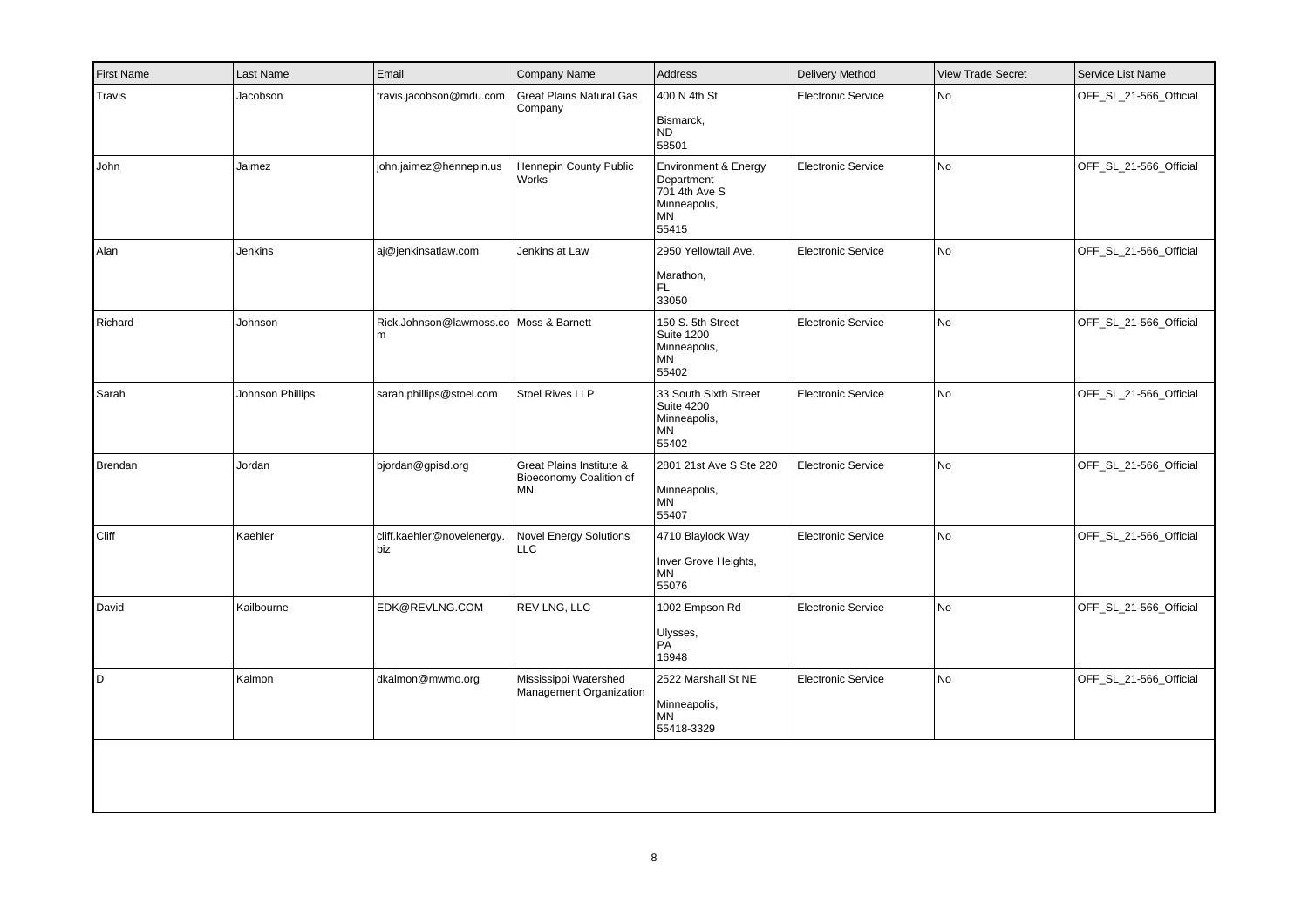| <b>First Name</b> | Last Name | Email                                                       | Company Name                                                     | Address                                                                          | <b>Delivery Method</b>    | <b>View Trade Secret</b> | Service List Name      |
|-------------------|-----------|-------------------------------------------------------------|------------------------------------------------------------------|----------------------------------------------------------------------------------|---------------------------|--------------------------|------------------------|
| Mark J.           | Kaufman   | mkaufman@ibewlocal949.o   IBEW Local Union 949<br>rg        |                                                                  | 12908 Nicollet Avenue<br>South<br>Burnsville,<br>MN<br>55337                     | <b>Electronic Service</b> | No                       | OFF_SL_21-566_Official |
| Miles             | Kenny     | miles.kenny@centerpointe<br>nergy.com                       | CenterPoint Energy                                               | 505 Nicollet Mall<br>Minneapolis,<br><b>MN</b><br>55402                          | <b>Electronic Service</b> | No                       | OFF_SL_21-566_Official |
| William D         | Kenworthy | will@votesolar.org                                          | Vote Solar                                                       | 332 S Michigan Ave FL 9<br>Chicago,<br>IL.<br>60604                              | <b>Electronic Service</b> | No                       | OFF_SL_21-566_Official |
| Samuel B.         | Ketchum   | sketchum@kennedy-<br>graven.com                             | Kennedy & Graven,<br>Chartered                                   | 150 S 5th St<br><b>Ste 700</b><br>Minneapolis,<br>ΜN<br>55402                    | <b>Electronic Service</b> | No                       | OFF_SL_21-566_Official |
| Thomas            | Koehler   | TGK@IBEW160.org                                             | Local Union #160, IBEW                                           | 2909 Anthony Ln<br>St Anthony Village,<br><b>MN</b><br>55418-3238                | <b>Electronic Service</b> | No                       | OFF_SL_21-566_Official |
| Frank             | Kohlasch  | frank.kohlasch@state.mn.u<br>١s                             | <b>MN Pollution Control</b><br>Agency                            | 520 Lafayette Rd N.<br>St. Paul,<br>MN<br>55155                                  | <b>Electronic Service</b> | No                       | OFF_SL_21-566_Official |
| Nicolle           | Kupser    | nkupser@greatermngas.co<br>l m                              | Greater Minnesota Gas,<br>Inc. & Greater MN<br>Transmission, LLC | 1900 Cardinal Ln<br>PO Box 798<br>Faribault,<br>MN<br>55021                      | <b>Electronic Service</b> | No                       | OFF_SL_21-566_Official |
| Brenda            | Kyle      | bkyle@stpaulchamber.com                                     | St. Paul Area Chamber of<br>Commerce                             | 401 N Robert Street<br>Suite 150<br>St Paul,<br>ΜN<br>55101                      | <b>Electronic Service</b> | No                       | OFF_SL_21-566_Official |
| Carmel            | Laney     | carmel.laney@stoel.com                                      | <b>Stoel Rives LLP</b>                                           | 33 South Sixth Street<br><b>Suite 4200</b><br>Minneapolis,<br>ΜN<br>55402        | <b>Electronic Service</b> | No.                      | OFF_SL_21-566_Official |
| Erica             | Larson    | erica.larson@centerpointen   CenterPoint Energy<br>ergy.com |                                                                  | 505 Nicollet Avenue<br>P.O. Box 59038<br>Minneapolis,<br>Minnesota<br>55459-0038 | <b>Electronic Service</b> | No                       | OFF_SL_21-566_Official |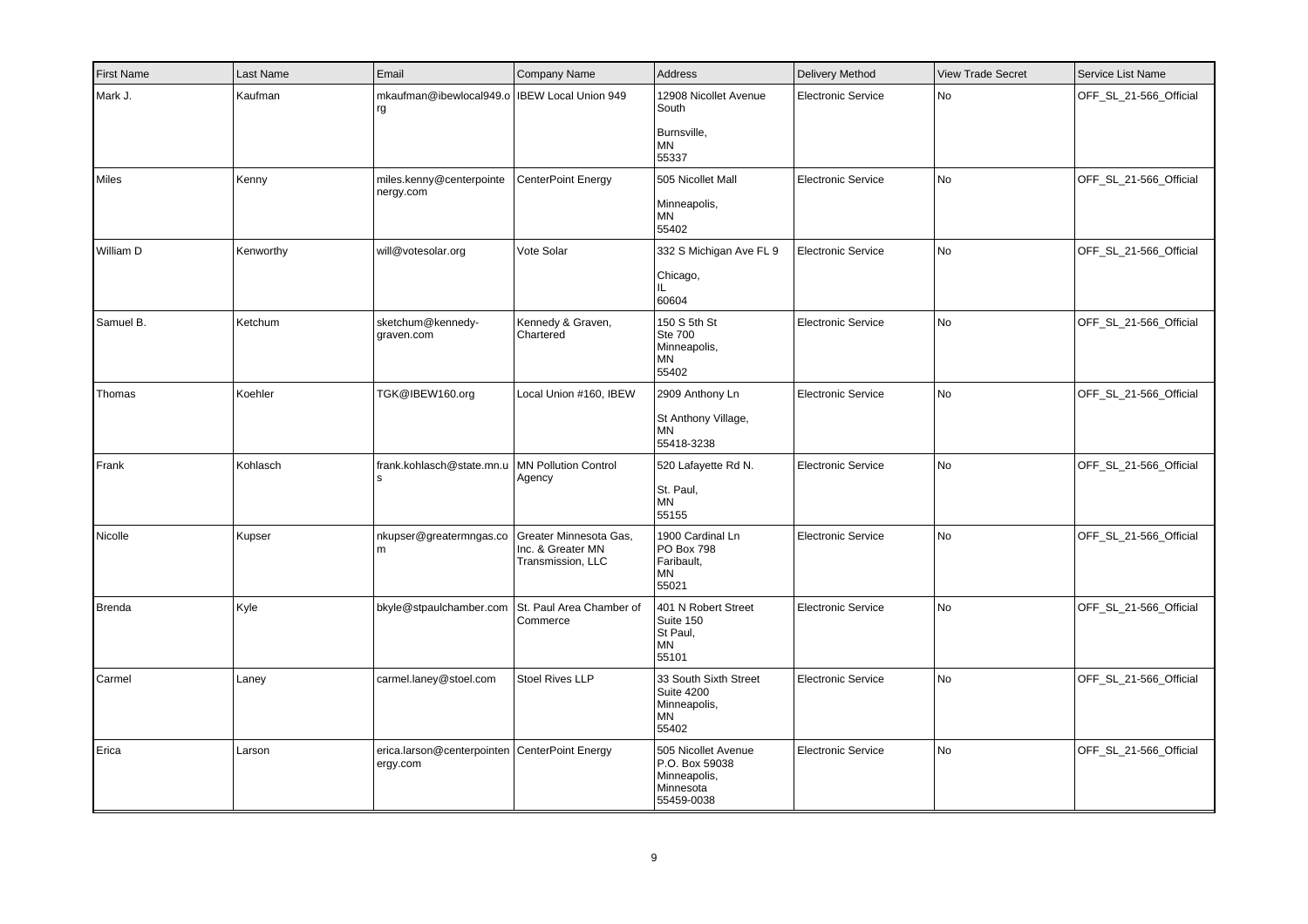| <b>First Name</b> | Last Name     | Email                                                     | Company Name                                  | Address                                                                      | <b>Delivery Method</b>    | <b>View Trade Secret</b> | Service List Name      |
|-------------------|---------------|-----------------------------------------------------------|-----------------------------------------------|------------------------------------------------------------------------------|---------------------------|--------------------------|------------------------|
| Peder             | Larson        | plarson@larkinhoffman.co<br>m                             | Larkin Hoffman Daly &<br>Lindgren, Ltd.       | 8300 Norman Center Drive<br><b>Suite 1000</b><br>Bloomington,<br>MN<br>55437 | Electronic Service        | No                       | OFF_SL_21-566_Official |
| Amber             | Lee           | Amber.Lee@centerpointen<br>ergy.com                       | <b>CenterPoint Energy</b>                     | 505 Nicollet Mall<br>Minneapolis,<br><b>MN</b><br>55402                      | <b>Electronic Service</b> | Yes                      | OFF_SL_21-566_Official |
| Samuel            | Lehr          | sam.lehr@rngcoalition.com                                 | <b>Coalition for Renewable</b><br>Natural Gas | 1017 L St #513<br>Sacramento,<br>CA<br>95814                                 | <b>Electronic Service</b> | No                       | OFF_SL_21-566_Official |
| Robert            | Lems          | administration@dmt-<br>cgs.com                            | <b>DMT Clear Gas Solutions</b>                | 19125 SW 125th Ct<br>Tualatin,<br><b>OR</b><br>97062                         | <b>Electronic Service</b> | No                       | OFF_SL_21-566_Official |
| Rachel            | Leonard       | rachel.leonard@ci.monticell City of Monticello<br>o.mn.us |                                               | 505 Walnut St Ste 1<br>Monticello,<br><b>MN</b><br>55362                     | Electronic Service        | No                       | OFF_SL_21-566_Official |
| Annie             | Levenson Falk | annielf@cubminnesota.org                                  | Citizens Utility Board of<br>Minnesota        | 332 Minnesota Street,<br>Suite W1360<br>St. Paul,<br><b>MN</b><br>55101      | <b>Electronic Service</b> | <b>No</b>                | OFF_SL_21-566_Official |
| Amy               | Liberkowski   | amy.a.liberkowski@xcelen<br>ergy.com                      | <b>Xcel Energy</b>                            | 414 Nicollet Mall<br>7th Floor<br>Minneapolis,<br><b>MN</b><br>554011993     | <b>Electronic Service</b> | No                       | OFF_SL_21-566_Official |
| Eric              | Lipman        | eric.lipman@state.mn.us                                   | Office of Administrative<br>Hearings          | PO Box 64620<br>St. Paul,<br><b>MN</b><br>551640620                          | <b>Electronic Service</b> | No                       | OFF_SL_21-566_Official |
| Kavita            | Maini         | kmaini@wi.rr.com                                          | KM Energy Consulting,<br>LLC                  | 961 N Lost Woods Rd<br>Oconomowoc,<br>WI<br>53066                            | <b>Electronic Service</b> | No                       | OFF_SL_21-566_Official |
| Pam               | Marshall      | pam@energycents.org                                       | <b>Energy CENTS Coalition</b>                 | 823 7th St E<br>St. Paul,<br>MN<br>55106                                     | <b>Electronic Service</b> | No                       | OFF_SL_21-566_Official |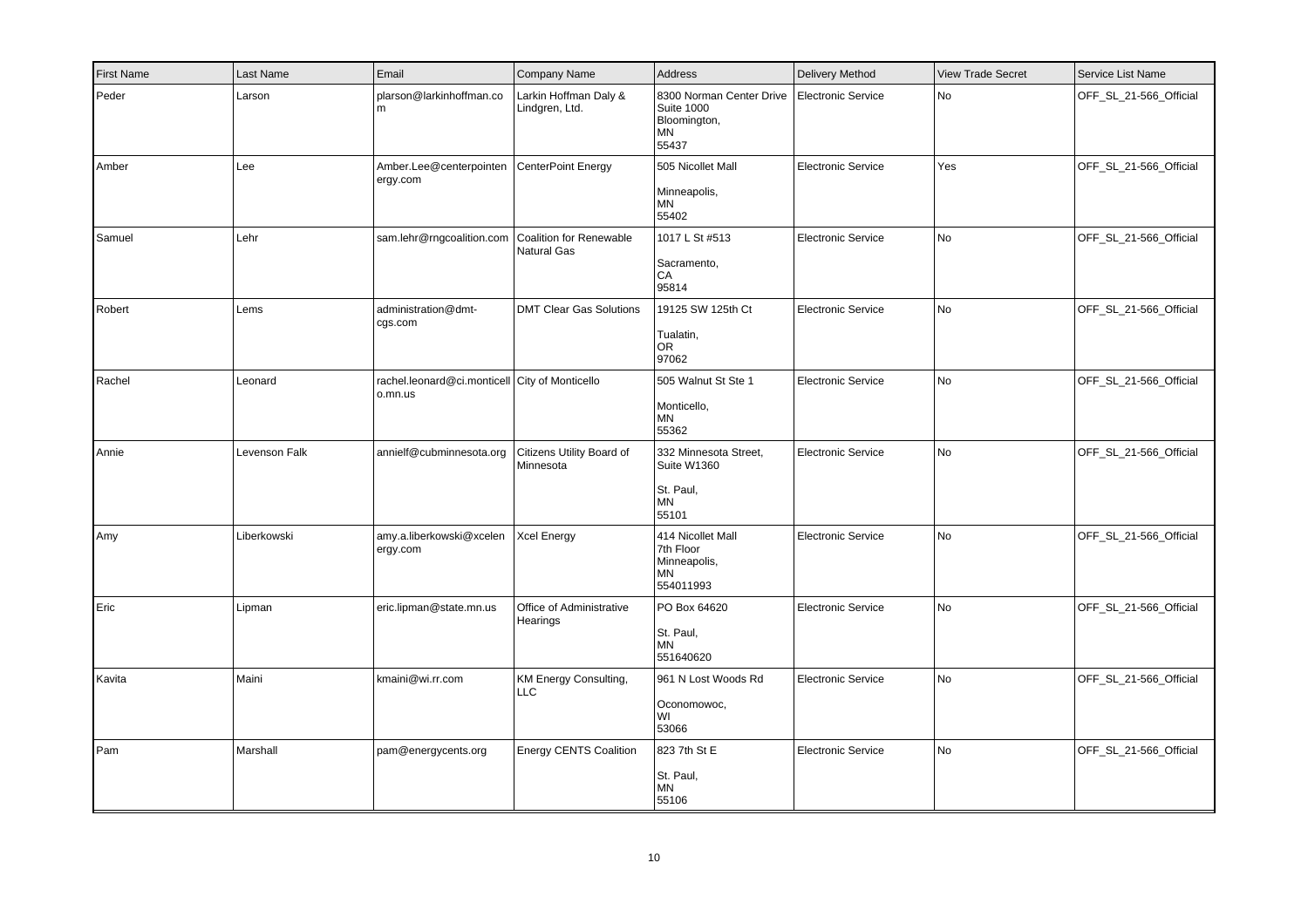| <b>First Name</b> | Last Name | Email                                              | Company Name                          | Address                                                                                         | <b>Delivery Method</b>    | <b>View Trade Secret</b> | Service List Name      |
|-------------------|-----------|----------------------------------------------------|---------------------------------------|-------------------------------------------------------------------------------------------------|---------------------------|--------------------------|------------------------|
| Emily             | Marshall  | emarshall@mojlaw.com                               | Miller O'Brien Jensen, PA             | 120 S. 6th Street<br><b>Suite 2400</b><br>Minneapolis,<br>Minnesota<br>55402                    | <b>Electronic Service</b> | No                       | OFF_SL_21-566_Official |
| Nicholas          | Martin    | nicholas.f.martin@xcelener   Xcel Energy<br>gy.com |                                       | 414 Nicollet Mall<br>7th floor<br>Minneapolis,<br>Minnesota<br>55401                            | <b>Electronic Service</b> | No                       | OFF_SL_21-566_Official |
| Mary              | Martinka  | mary.a.martinka@xcelener<br>gy.com                 | Xcel Energy Inc                       | 414 Nicollet Mall<br>7th Floor<br>Minneapolis,<br>ΜN<br>55401                                   | Electronic Service        | No                       | OFF_SL_21-566_Official |
| Daryl             | Maxwell   | dmaxwell@hydro.mb.ca                               | Manitoba Hydro                        | 360 Portage Ave FL 16<br>PO Box 815, Station Main<br>Winnipeg,<br>Manitoba<br>R3C 2P4<br>Canada | <b>Electronic Service</b> | No                       | OFF_SL_21-566_Official |
| Norma             | McDonald  | norma.mcdonald@ows.be                              | OWS Inc                               | <b>1518 COHASSET DRIVE</b><br>Cincinnati,<br>OH<br>45255                                        | <b>Electronic Service</b> | No                       | OFF_SL_21-566_Official |
| Taylor            | McNair    | taylor@gridlab.org                                 |                                       | 668 Capp Street<br>San Francisco,<br>CA<br>94110                                                | <b>Electronic Service</b> | No                       | OFF_SL_21-566_Official |
| Sarah             | Mead      | sarah.mead@wecenergygr<br>oup.com                  | <b>MERC</b>                           | N/A                                                                                             | <b>Electronic Service</b> | No                       | OFF_SL_21-566_Official |
| Matthew           | Melewski  | matthew@theboutiquefirm.<br>  com                  | Nokomis Energy                        | 2639 Nicollet Ave., Suite<br>200<br>Minneapolis,<br>Minnesota<br>55408                          | <b>Electronic Service</b> | No                       | OFF_SL_21-566_Official |
| Brian             | Meloy     | brian.meloy@stinson.com                            | STINSON LLP                           | 50 S 6th St Ste 2600<br>Minneapolis,<br>ΜN<br>55402                                             | <b>Electronic Service</b> | No                       | OFF_SL_21-566_Official |
| Joseph            | Meyer     | joseph.meyer@ag.state.mn<br>.us                    | Office of the Attorney<br>General-RUD | Bremer Tower, Suite 1400<br>445 Minnesota Street<br>St Paul,<br><b>MN</b><br>55101-2131         | <b>Electronic Service</b> | No                       | OFF_SL_21-566_Official |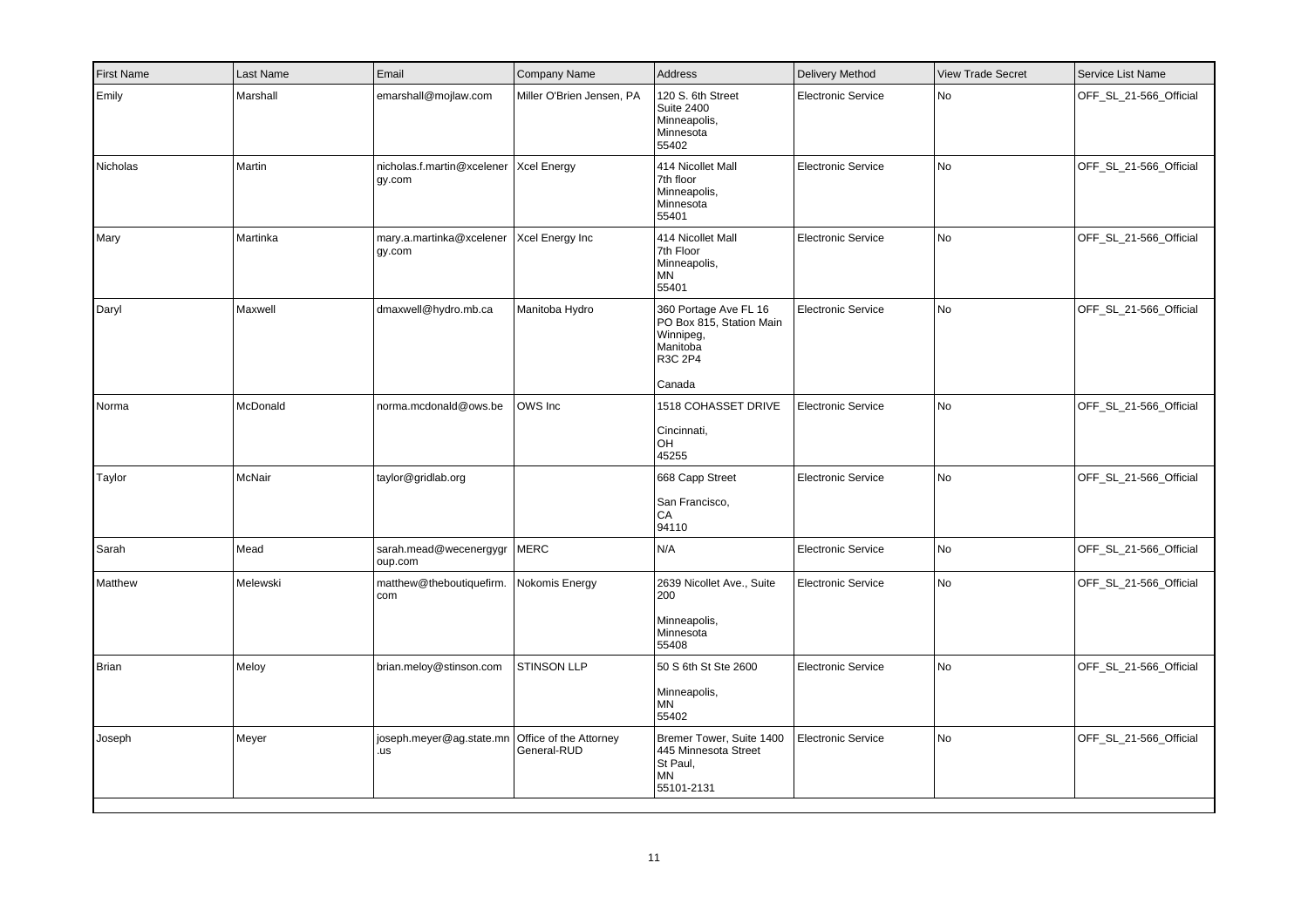| Company Name                                                                     | <b>View Trade Secret</b>        | <b>Address</b><br><b>Delivery Method</b>                                          | Service List Name         |
|----------------------------------------------------------------------------------|---------------------------------|-----------------------------------------------------------------------------------|---------------------------|
| Rocky Mountain Institute<br>(RMI)                                                | <b>Electronic Service</b><br>No | N/A                                                                               | OFF_SL_21-566_Official    |
| City of Minneapolis<br>stacy.miller@minneapolism                                 | No<br><b>Electronic Service</b> | 350 S. 5th Street<br>Room M 301<br>Minneapolis,<br>MN<br>55415                    | OFF_SL_21-566_Official    |
| dmoeller@allete.com<br>Minnesota Power                                           | No<br>Electronic Service        | 30 W Superior St<br>Duluth,<br><b>MN</b><br>558022093                             | OFF_SL_21-566_Official    |
| andrew.moratzka@stoel.co Stoel Rives LLP                                         | No<br>Electronic Service        | 33 South Sixth St Ste 4200<br>Minneapolis,<br>ΜN<br>55402                         | OFF_SL_21-566_Official    |
| emulholland@mncenter.org   Minnesota Center for<br><b>Environmental Advocacy</b> | No<br>Electronic Service        | 1919 University Ave W Ste<br>515<br>Saint Paul,<br><b>MN</b><br>55101             | OFF_SL_21-566_Official    |
| Energy & Environmental<br>alan@greendel.org<br>Consulting                        | <b>Electronic Service</b><br>No | 1110 West Avenue<br>Red Wing,<br>ΜN<br>55066                                      | OFF_SL_21-566_Official    |
| cnelson@mncee.org<br>Center for Energy and<br>Environment                        | <b>Electronic Service</b><br>No | 212 3rd Ave N Ste 560<br>Minneapolis,<br>ΜN<br>55401                              | OFF_SL_21-566_Official    |
| Jnewberger1@yahoo.com<br>State Rep                                               | <b>Electronic Service</b><br>No | 14225 Balsam Blvd<br>Becker,<br>MN<br>55308                                       | OFF_SL_21-566_Official    |
| david.niles@avantenergy.c<br>Minnesota Municipal Power<br>Agency                 | <b>Electronic Service</b><br>No | 220 South Sixth Street<br><b>Suite 1300</b><br>Minneapolis,<br>Minnesota<br>55402 | OFF_SL_21-566_Official    |
| samanthanorris@alliantene<br>Interstate Power and Light<br>Company               | No                              | 200 1st Street SE PO Box<br>351<br>Cedar Rapids,<br>IA<br>524060351               | OFF_SL_21-566_Official    |
|                                                                                  |                                 |                                                                                   | <b>Electronic Service</b> |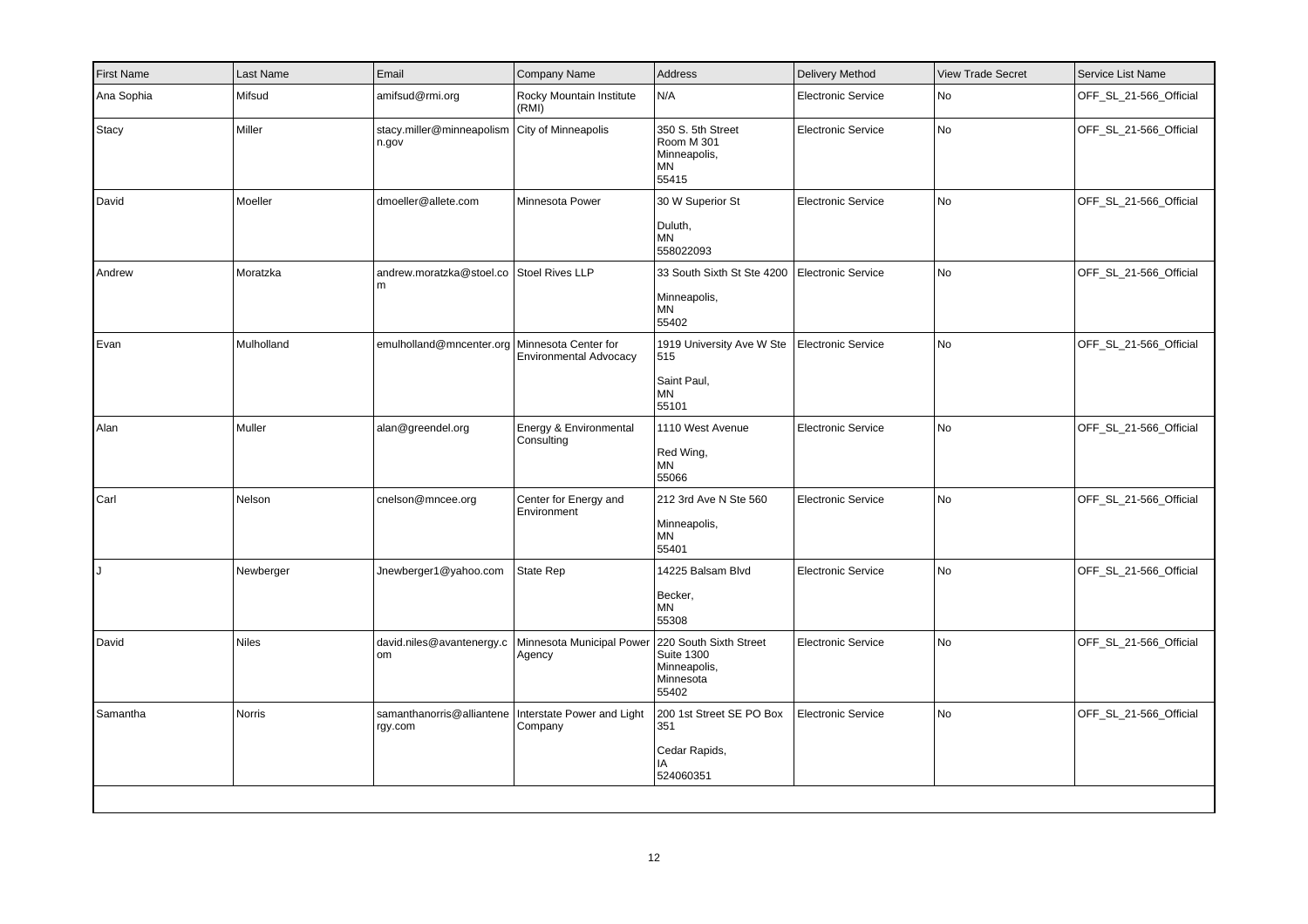| <b>First Name</b> | Last Name    | Email                                                        | <b>Company Name</b>                                              | Address                                                                     | <b>Delivery Method</b>    | <b>View Trade Secret</b> | Service List Name      |
|-------------------|--------------|--------------------------------------------------------------|------------------------------------------------------------------|-----------------------------------------------------------------------------|---------------------------|--------------------------|------------------------|
| M. William        | O'Brien      | bobrien@mojlaw.com                                           | Miller O'Brien Jensen, P.A.                                      | 120 S 6th St Ste 2400<br>Minneapolis,<br><b>MN</b><br>55402                 | <b>Electronic Service</b> | No                       | OFF_SL_21-566_Official |
| Ric               | O'Connell    | ric@gridlab.org                                              | GridLab                                                          | 2120 University Ave<br>Berkeley,<br>CA<br>94704                             | <b>Electronic Service</b> | No                       | OFF_SL_21-566_Official |
| Logan             | O'Grady      | logrady@mnseia.org                                           | Minnesota Solar Energy<br><b>Industries Association</b>          | 2288 University Ave W<br>St. Paul,<br><b>MN</b><br>55114                    | <b>Electronic Service</b> | No                       | OFF_SL_21-566_Official |
| Carol A.          | Overland     | overland@legalectric.org                                     | Legalectric - Overland Law<br>Office                             | 1110 West Avenue<br>Red Wing,<br>MN<br>55066                                | <b>Electronic Service</b> | No                       | OFF_SL_21-566_Official |
| Greg              | Palmer       | gpalmer@greatermngas.co<br>m                                 | Greater Minnesota Gas,<br>Inc. & Greater MN<br>Transmission, LLC | 1900 Cardinal Ln<br>PO Box 798<br>Faribault,<br>MN<br>55021                 | <b>Electronic Service</b> | No                       | OFF_SL_21-566_Official |
| Jessica           | Palmer Denig | jessica.palmer-<br>Denig@state.mn.us                         | Office of Administrative<br>Hearings                             | 600 Robert St N<br>PO Box 64620<br>St. Paul,<br>MN<br>55164                 | <b>Electronic Service</b> | No                       | OFF_SL_21-566_Official |
| Antonio           | Parisi       | aparisi@sacyr.com                                            | Sacyr Environment USA<br><b>LLC</b>                              | 3330 Washington Blvd<br>Ste 400<br>Arlington,<br>VA<br>22201                | <b>Electronic Service</b> | No                       | OFF_SL_21-566_Official |
| Audrey            | Partridge    | apartridge@mncee.org                                         | Center for Energy and<br>Environment                             | 212 3rd Ave. N. Suite 560<br>Minneapolis,<br>Minnesota<br>55401             | Electronic Service        | <b>No</b>                | OFF_SL_21-566_Official |
| Dean              | Pawlowski    | dpawlowski@otpco.com                                         | Otter Tail Power Company                                         | PO Box 496<br>215 S. Cascade St.<br>Fergus Falls,<br><b>MN</b><br>565370496 | <b>Electronic Service</b> | No                       | OFF_SL_21-566_Official |
| Catherine         | Phillips     | Catherine.Phillips@wecene   Minnesota Energy<br>rgygroup.com | Resources                                                        | 231 West Michigan St<br>Milwaukee,<br>WI<br>53203                           | <b>Electronic Service</b> | No                       | OFF_SL_21-566_Official |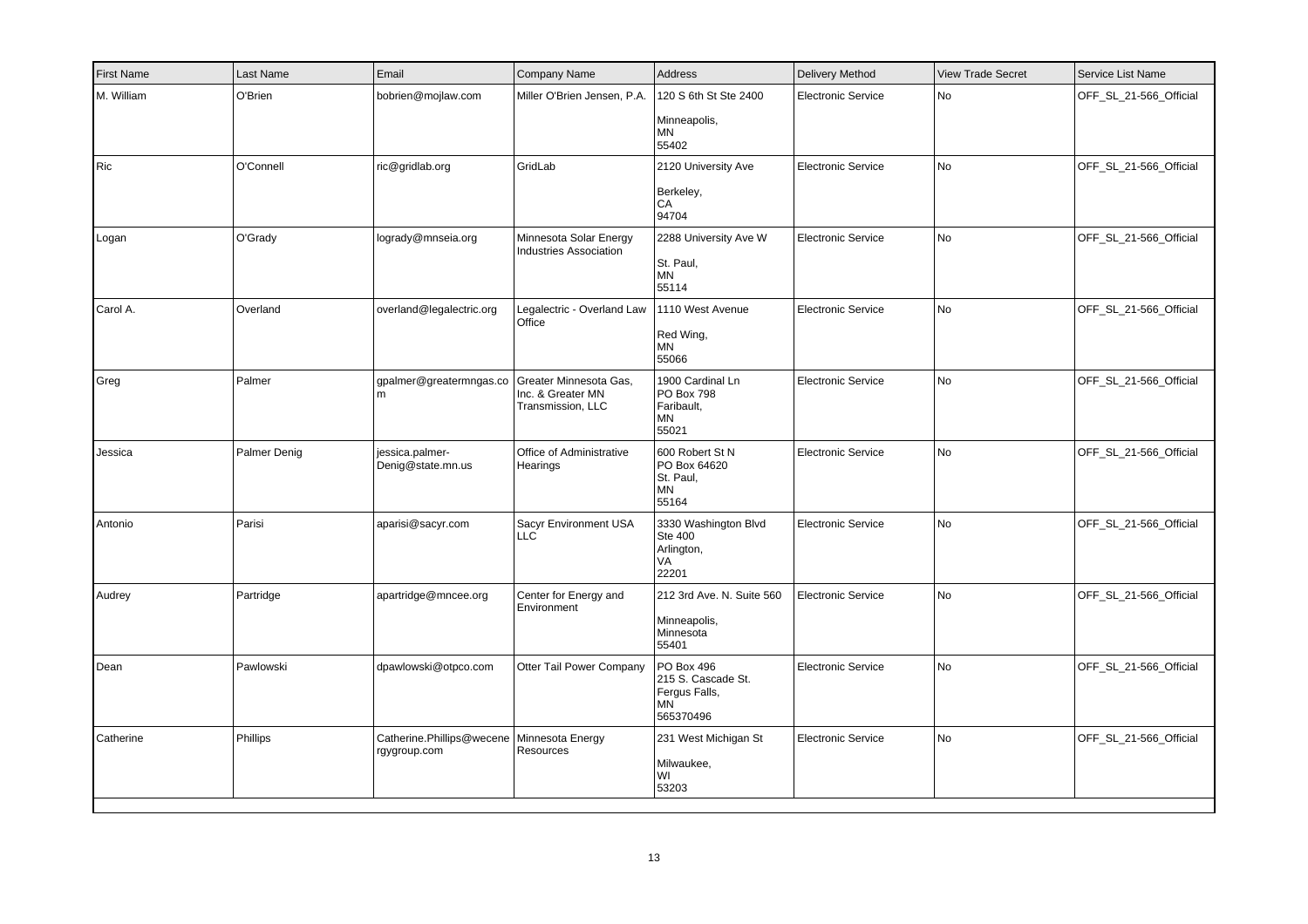| <b>First Name</b> | Last Name  | Email                                                                     | Company Name                                                       | Address                                                              | <b>Delivery Method</b>    | <b>View Trade Secret</b> | Service List Name      |
|-------------------|------------|---------------------------------------------------------------------------|--------------------------------------------------------------------|----------------------------------------------------------------------|---------------------------|--------------------------|------------------------|
| J. Gregory        | Porter     | greg.porter@nngco.com                                                     | Northern Natural Gas<br>Company                                    | 1111 South 103rd St<br>Omaha,<br><b>NE</b><br>68124                  | <b>Electronic Service</b> | No                       | OFF SL 21-566 Official |
| Kevin             | Pranis     | kpranis@liunagroc.com                                                     | Laborers' District Council of 81 E Little Canada Road<br>MN and ND | St. Paul,<br>Minnesota<br>55117                                      | <b>Electronic Service</b> | No                       | OFF_SL_21-566_Official |
| Greg              | Pruszinske | gpruszinske@ci.becker.mn. City of Becker<br>lus                           |                                                                    | PO Box 250<br>12060 Sherburne Ave<br>Becker,<br>MN<br>55308          | <b>Electronic Service</b> | No                       | OFF_SL_21-566_Official |
| Generic Notice    |            | Residential Utilities Division   residential.utilities@ag.stat<br>e.mn.us | Office of the Attorney<br>General-RUD                              | 1400 BRM Tower<br>445 Minnesota St<br>St. Paul,<br>MN<br>551012131   | <b>Electronic Service</b> | Yes                      | OFF_SL_21-566_Official |
| Kevin             | Reuther    | kreuther@mncenter.org                                                     | MN Center for<br><b>Environmental Advocacy</b>                     | 26 E Exchange St, Ste 206<br>St. Paul,<br><b>MN</b><br>551011667     | Electronic Service        | No                       | OFF_SL_21-566_Official |
| Nathaniel         | Runke      | nrunke@local49.org                                                        |                                                                    | 1765 County Hwy 16<br>Rochester,<br>MN<br>55902                      | <b>Electronic Service</b> | No                       | OFF_SL_21-566_Official |
| Bjorgvin          | Saevarsson | bjorgvin@yorthgroup.com                                                   | Yorth                                                              | 500 East Grant Street 1207<br>#1207<br>Minneapolis,<br>ΜN<br>55404   | Electronic Service        | No                       | OFF_SL_21-566_Official |
| Richard           | Savelkoul  | rsavelkoul@martinsquires.c Martin & Squires, P.A.<br> om                  |                                                                    | 332 Minnesota Street Ste<br>W2750<br>St. Paul,<br><b>MN</b><br>55101 | <b>Electronic Service</b> | No                       | OFF_SL_21-566_Official |
| Kevin             | Saville    | kevin.saville@ftr.com                                                     | Citizens/Frontier<br>Communications                                | 2378 Wilshire Blvd.<br>Mound,<br>ΜN<br>55364                         | <b>Electronic Service</b> | No                       | OFF_SL_21-566_Official |
|                   |            |                                                                           |                                                                    |                                                                      |                           |                          |                        |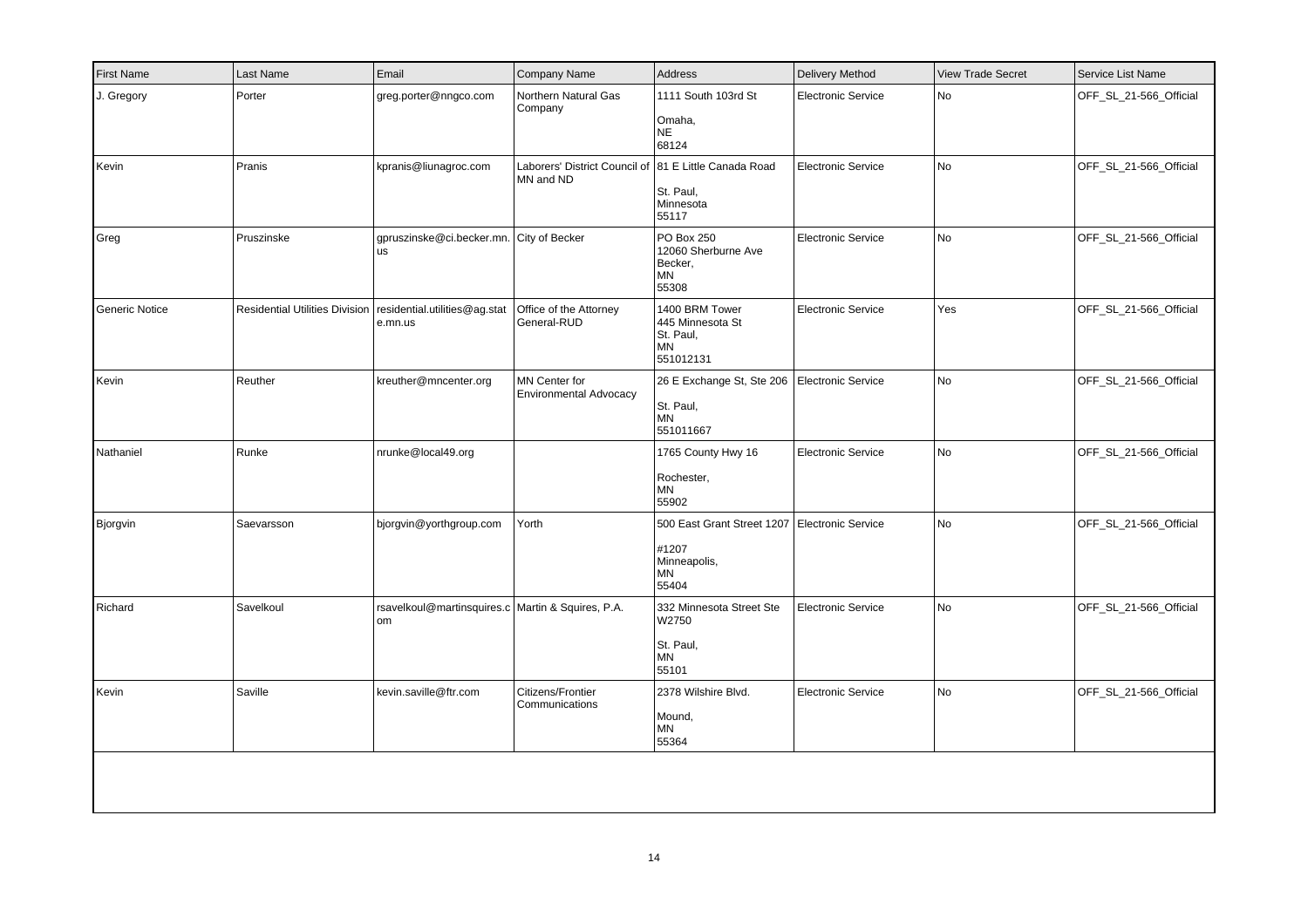| <b>First Name</b> | Last Name      | Email                                              | Company Name                                     | Address                                                                    | <b>Delivery Method</b>    | <b>View Trade Secret</b> | Service List Name      |
|-------------------|----------------|----------------------------------------------------|--------------------------------------------------|----------------------------------------------------------------------------|---------------------------|--------------------------|------------------------|
| Elizabeth         | Schmiesing     | eschmiesing@winthrop.co<br>l m                     | Winthrop & Weinstine, P.A.                       | 225 South Sixth Street<br><b>Suite 3500</b><br>Minneapolis,<br>ΜN<br>55402 | <b>Electronic Service</b> | No                       | OFF_SL_21-566_Official |
| Douglas           | Seaton         | doug.seaton@umwlc.org                              | <b>Upper Midwest Law Center</b>                  | 8421 Wayzata Blvd Ste<br>300<br>Golden Valley,<br>ΜN<br>55426              | <b>Electronic Service</b> | No                       | OFF_SL_21-566_Official |
| Patrick           | Serfass        | info@americanbiogascoun<br>cil.org                 | American Biogas Council                          | 1211 Connecticut Ave NW<br>Ste 650<br>Washington,<br>D.C.<br>20036         | Electronic Service        | No                       | OFF_SL_21-566_Official |
| Patrick           | Serfass        | pserfass@ttcorp.com                                | American Biogas Council                          | 1211 Connecticut Ave NW<br>Ste 650<br>Washington,<br>DC<br>20036           | <b>Electronic Service</b> | No                       | OFF_SL_21-566_Official |
| Will              | Seuffert       | Will.Seuffert@state.mn.us                          | Public Utilities Commission                      | 121 7th PI E Ste 350<br>Saint Paul,<br>MN<br>55101                         | <b>Electronic Service</b> | Yes                      | OFF_SL_21-566_Official |
| Janet             | Shaddix Elling | shaddix@janetshaddix.co<br>l m                     | Shaddix And Associates                           | 7400 Lyndale Ave S Ste<br>190<br>Richfield,<br>ΜN<br>55423                 | <b>Electronic Service</b> | No                       | OFF SL 21-566 Official |
| David             | Shaffer        | david.shaffer@novelenergy<br>.biz                  | <b>Novel Energy Solutions</b>                    | 2303 Wycliff St Ste 300<br>St. Paul,<br>MN<br>55114                        | <b>Electronic Service</b> | No                       | OFF_SL_21-566_Official |
| Andrew R.         | Shedlock       | Andrew.Shedlock@KutakR   Kutak Rock LLP<br>ock.com |                                                  | 60 South Sixth St Ste 3400<br>Minneapolis,<br><b>MN</b><br>55402-4018      | <b>Electronic Service</b> | No                       | OFF_SL_21-566_Official |
| Colleen           | Sipiorski      | Colleen.Sipiorski@wecener<br>gygroup.com           | Minnesota Energy<br><b>Resources Corporation</b> | 700 North Adams St<br>Green Bay,<br>WI<br>54307                            | <b>Electronic Service</b> | No                       | OFF_SL_21-566_Official |
|                   |                |                                                    |                                                  |                                                                            |                           |                          |                        |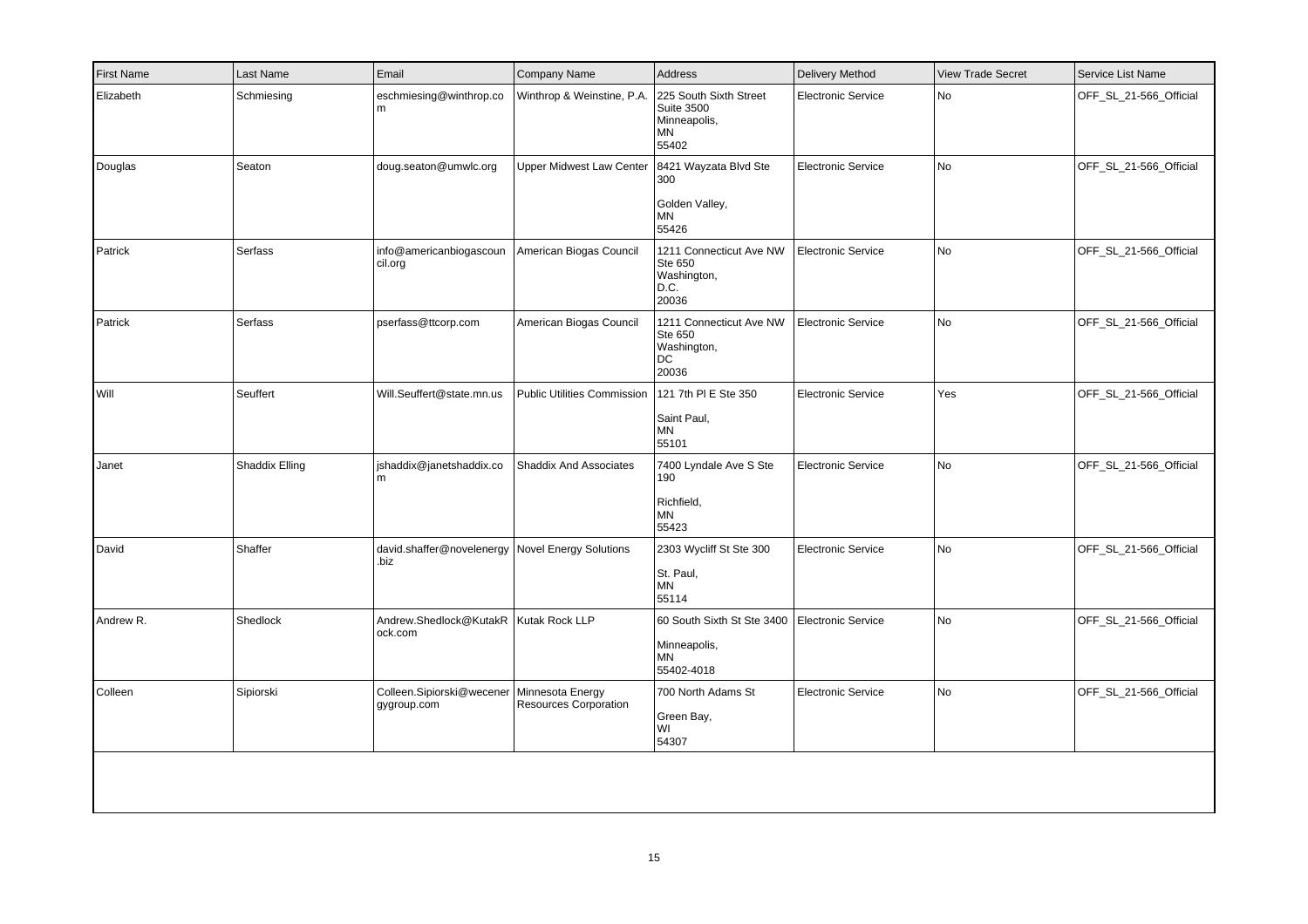| <b>First Name</b> | Last Name     | Email                                                                             | Company Name                                          | Address                                                                 | <b>Delivery Method</b>    | <b>View Trade Secret</b> | Service List Name      |
|-------------------|---------------|-----------------------------------------------------------------------------------|-------------------------------------------------------|-------------------------------------------------------------------------|---------------------------|--------------------------|------------------------|
| Dan               | Skogen        | dskogen@auri.org                                                                  | <b>Agricultural Utilization</b><br>Research Institute | 63141 260th St<br>Hewitt,<br>ΜN<br>56453                                | <b>Electronic Service</b> | No                       | OFF_SL_21-566_Official |
| Joshua            | Smith         | joshua.smith@sierraclub.or<br>l g                                                 |                                                       | 85 Second St FL 2<br>San Francisco,<br>California<br>94105              | <b>Electronic Service</b> | No                       | OFF_SL_21-566_Official |
| Ken               | Smith         | ken.smith@districtenergy.c District Energy St. Paul Inc. 76 W Kellogg Blvd<br> om |                                                       | St. Paul,<br><b>MN</b><br>55102                                         | <b>Electronic Service</b> | No                       | OFF_SL_21-566_Official |
| Beth H.           | Soholt        | bsoholt@windonthewires.or Wind on the Wires<br>l g                                |                                                       | 570 Asbury Street Suite<br>201<br>St. Paul,<br>MN<br>55104              | <b>Electronic Service</b> | No                       | OFF_SL_21-566_Official |
| Anna              | Sommer        | ASommer@energyfuturesg Energy Futures Group<br>roup.com                           |                                                       | PO Box 692<br>Canton,<br>NY<br>13617                                    | <b>Electronic Service</b> | No                       | OFF_SL_21-566_Official |
| Peggy             | Sorum         | peggy.sorum@centerpointe CenterPoint Energy<br>nergy.com                          |                                                       | 505 Nicollet Mall<br>Minneapolis,<br>ΜN<br>55402                        | <b>Electronic Service</b> | No                       | OFF_SL_21-566_Official |
| Mark              | Spurr         | mspurr@fvbenergy.com                                                              | <b>International District Energy</b><br>Association   | 222 South Ninth St., Suite<br>825<br>Minneapolis,<br>Minnesota<br>55402 | <b>Electronic Service</b> | No.                      | OFF_SL_21-566_Official |
| Sky               | Stanfield     | stanfield@smwlaw.com                                                              | Shute, Mihaly &<br>Weinberger                         | 396 Hayes Street<br>San Francisco,<br>CA<br>94102                       | <b>Electronic Service</b> | No                       | OFF_SL_21-566_Official |
| Byron E.          | <b>Starns</b> | byron.starns@stinson.com                                                          | STINSON LLP                                           | 50 S 6th St Ste 2600<br>Minneapolis,<br>ΜN<br>55402                     | <b>Electronic Service</b> | No                       | OFF_SL_21-566_Official |
|                   |               |                                                                                   |                                                       |                                                                         |                           |                          |                        |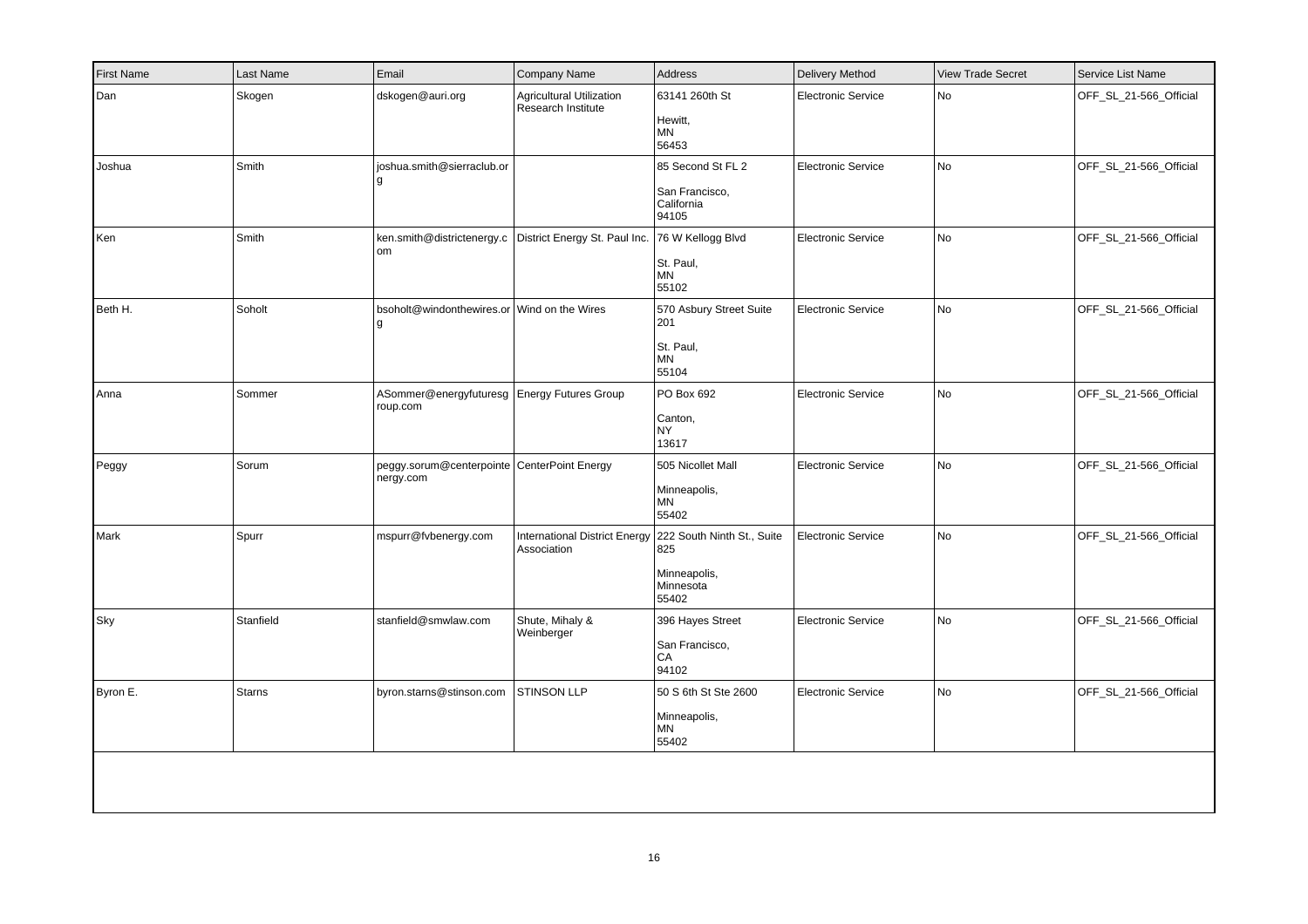| <b>First Name</b> | Last Name     | Email                                 | Company Name                                                  | Address                                                                   | <b>Delivery Method</b>    | <b>View Trade Secret</b> | Service List Name      |
|-------------------|---------------|---------------------------------------|---------------------------------------------------------------|---------------------------------------------------------------------------|---------------------------|--------------------------|------------------------|
| Richard           | <b>Stasik</b> | richard.stasik@wecenergyg<br>roup.com | Minnesota Energy<br><b>Resources Corporation</b><br>(HOLDING) | 231 West Michigan St -<br>P321<br>Milwaukee,<br>WI<br>53203               | <b>Electronic Service</b> | No                       | OFF SL 21-566 Official |
| Kristin           | Stastny       | kstastny@taftlaw.com                  | <b>Taft Stettinius &amp; Hollister</b><br><b>LLP</b>          | 2200 IDS Center<br>80 South 8th St<br>Minneapolis,<br>MN<br>55402         | <b>Electronic Service</b> | No                       | OFF_SL_21-566_Official |
| James M           | Strommen      | istrommen@kennedy-<br>graven.com      | Kennedy & Graven,<br>Chartered                                | 150 S 5th St Ste 700<br>Minneapolis,<br>MN<br>55402                       | Electronic Service        | No                       | OFF_SL_21-566_Official |
| Kent              | Sulem         | ksulem@mmua.org                       | <b>MMUA</b>                                                   | 3131 Fernbrook Ln N Ste<br>200<br>Plymouth,<br>ΜN<br>55447-5337           | <b>Electronic Service</b> | No                       | OFF_SL_21-566_Official |
| Eric              | Swanson       | eswanson@winthrop.com                 | Winthrop & Weinstine                                          | 225 S 6th St Ste 3500<br>Capella Tower<br>Minneapolis,<br>ΜN<br>554024629 | <b>Electronic Service</b> | No                       | OFF_SL_21-566_Official |
| Lynnette          | Sweet         | Regulatory.records@xcele<br>nergy.com | <b>Xcel Energy</b>                                            | 414 Nicollet Mall FL 7<br>Minneapolis,<br>ΜN<br>554011993                 | <b>Electronic Service</b> | No                       | OFF_SL_21-566_Official |
| Peter             | Teigland      | pteigland@mnseia.org                  | Minnesota Solar Energy<br>Industries Association              | 2288 University Ave W<br>Saint Paul,<br>ΜN<br>55114                       | <b>Electronic Service</b> | No                       | OFF_SL_21-566_Official |
| Joseph            | Tesar         | jtesar@quantalux.com                  | Quantalux LLC                                                 | 1005 LINCOLN AVE<br>APT <sub>1</sub><br>Ann Arbor,<br>MI<br>48104         | <b>Electronic Service</b> | No                       | OFF_SL_21-566_Official |
| Matthew           | Tomich        | tomich@energy-vision.org              | <b>Energy Vision</b>                                          | 138 E 13th St<br>New York,<br>NY.<br>10003                                | <b>Electronic Service</b> | No                       | OFF_SL_21-566_Official |
|                   |               |                                       |                                                               |                                                                           |                           |                          |                        |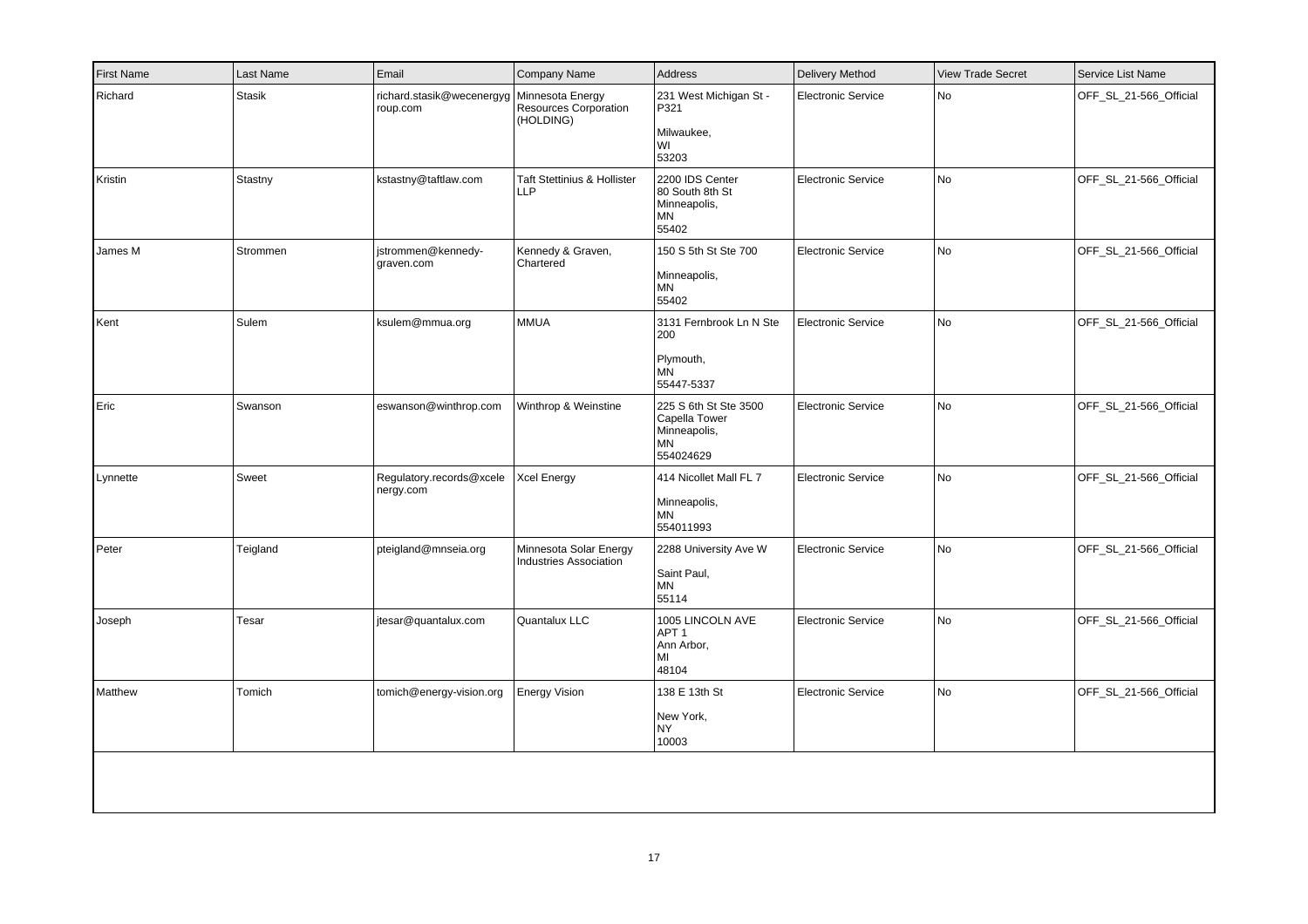| Tritsch<br>Tynes | jessica.tritsch@sierraclub.o Sierra Club<br>rg<br>jjazynka@energyfreedomc |                                               | 2327 E Franklin Ave<br>Minneapolis,<br>ΜN                                    | <b>Electronic Service</b>                      | No                                               | OFF_SL_21-566_Official |
|------------------|---------------------------------------------------------------------------|-----------------------------------------------|------------------------------------------------------------------------------|------------------------------------------------|--------------------------------------------------|------------------------|
|                  |                                                                           |                                               | 55406                                                                        |                                                |                                                  |                        |
|                  | oalition.com                                                              | <b>Energy Freedom Coalition</b><br>of America | 101 Constitution Ave NW<br>Ste 525 East<br>Washington,<br><b>DC</b><br>20001 | Electronic Service                             | No                                               | OFF_SL_21-566_Official |
| Veith            | lisa.veith@ci.stpaul.mn.us                                                | City of St. Paul                              | 400 City Hall and<br>Courthouse<br>St. Paul,<br>MN<br>55102                  | Electronic Service                             | No                                               | OFF_SL_21-566_Official |
| Voeck            | julie.voeck@nee.com                                                       | NextEra Energy<br>Resources, LLC              | 700 Universe Blvd<br>Juno Beach,<br>FL.<br>33408                             | <b>Electronic Service</b>                      | <b>No</b>                                        | OFF_SL_21-566_Official |
| Wade             | sam@rngcoalition.com                                                      | <b>Coalition for Renewable</b><br>Natural Gas | 1017 L Street #513<br>Sacramento,<br>CA<br>95814                             | <b>Electronic Service</b>                      | No                                               | OFF_SL_21-566_Official |
| Whelan           | cwhelan@kinectenergy.co                                                   | Kinect Energy Group                           | 605 Highway 169 N Ste<br>1200<br>Plymouth,<br>MN<br>55441                    | <b>Electronic Service</b>                      | <b>No</b>                                        | OFF_SL_21-566_Official |
| Williams         | swilliams@nrdc.org                                                        | Council                                       | Ste 1600<br>Chicago,<br>IL.<br>60606                                         | <b>Electronic Service</b>                      | <b>No</b>                                        | OFF_SL_21-566_Official |
| Williams         | Iaurie.williams@sierraclub.<br> org                                       | Sierra Club                                   | Environmental Law<br>Program<br>Denver,<br>CO<br>80202                       | <b>Electronic Service</b>                      | No                                               | OFF_SL_21-566_Official |
| Windler          | jwindler@winthrop.com                                                     | Winthrop & Weinstine                          | 225 South Sixth Street,<br><b>Suite 3500</b><br>Minneapolis,<br>ΜN<br>55402  | <b>Electronic Service</b>                      | <b>No</b>                                        | OFF_SL_21-566_Official |
|                  |                                                                           |                                               |                                                                              | Natural Resources Defense   20 N. Wacker Drive | 15 West Kellogg Blvd.<br>1536 Wynkoop St Ste 200 |                        |